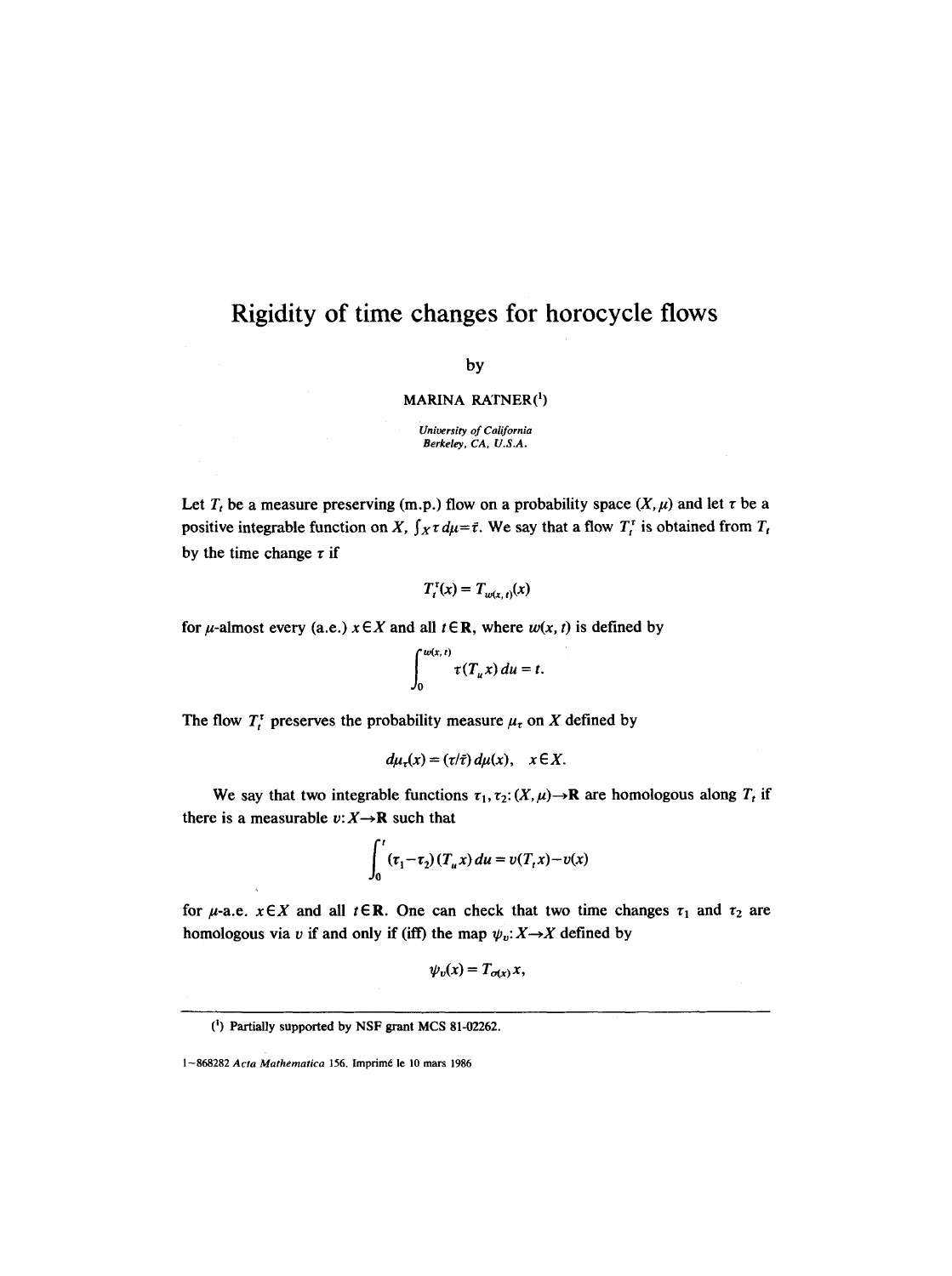where  $\int_0^{\sigma(x)} \tau_2(T_x x) du = v(x)$ , is an invertible conjugacy between  $T_t^{\tau_1}$  and  $T_t^{\tau_2}$ , i.e.

$$
\psi_v T_t^{\tau_1}(x) = T_t^{\tau_2} \psi_v(x)
$$

for a.e.  $x \in X$  and all  $t \in \mathbb{R}$ . If  $T_t$  is ergodic and  $\tau_1, \tau_2$  are homologous along  $T_t$  via some measurable functions  $v_1$  and  $v_2$  then  $v_2-v_1$  is equal to a constant a.e.

Let G denote the group  $SL(2, \mathbb{R})$  equipped with a left invariant Riemannian metric and let T be the set of all discrete subgroups  $\Gamma$  of G such that the quotient space  $M=\Gamma|G=\{\Gamma g: g \in G\}$  has finite volume. The horocycle flow  $h_t$  and the geodesic flow  $g_t$ on  $M$  are defined by

$$
h_t(\Gamma g) = \Gamma g \begin{pmatrix} 1 & 0 \\ t & 1 \end{pmatrix}
$$

$$
g_t(\Gamma g) = \Gamma g \begin{pmatrix} e^t & 0 \\ 0 & e^{-t} \end{pmatrix}
$$

 $g \in G$ ,  $t \in \mathbb{R}$ . The flows  $h_t$  and  $g_t$  preserve the normalized volume measure  $\mu$  on M, are ergodic and mixing on  $(M,\mu)$  and

$$
g_t \circ h_s = h_{se^{2t}} \circ g_t \tag{*}
$$

for all  $s, t \in \mathbb{R}$ .

In order to state our main theorem we shall need the following notations. Let

$$
K = \left\{ K_{\theta} = \begin{pmatrix} \cos \theta & \sin \theta \\ -\sin \theta & \cos \theta \end{pmatrix} : \theta \in (-\pi, \pi] \right\}
$$

be the rotation subgroup of G. We say that a real valued function  $\varphi$  on  $M=\Gamma|G$ ,  $\Gamma \in \mathbf{T}$  is Hölder continuous in the direction of K with the Hölder exponent  $\delta > 0$  if

$$
|\varphi(x)-\varphi(y)| \leq C_{\varphi}|\theta|^{\delta}
$$

for some  $C_{\varphi} > 0$  and all  $x, y \in M$  with  $y = R_{\theta}(x)$ , where  $R_{\theta}(\Gamma g) = \Gamma g K_{\theta}$ ,  $g \in G$ . It was shown in [2] that if  $\varphi \in L_2(M,\mu)$  is Hölder continuous in the direction of K with  $\delta > \frac{1}{2}$ and  $\bar{\varphi}=0$  then

$$
\left| \int_M \varphi(x) \, \varphi(h, x) \, d\mu(x) \right| \le D_\varphi |t|^{-\alpha_\varphi} \tag{**}
$$

for some  $D_{\varphi}$ ,  $\alpha_{\varphi}$  >0 and all t+0. We shall denote by K(M) the set of all positive integrable functions  $\tau$  on M such that  $\tau$  and  $\tau^{-1}$  are bounded and  $\tau-\bar{\tau}$  satisfies (\*\*) for some  $D_t$ ,  $\alpha_t>0$ .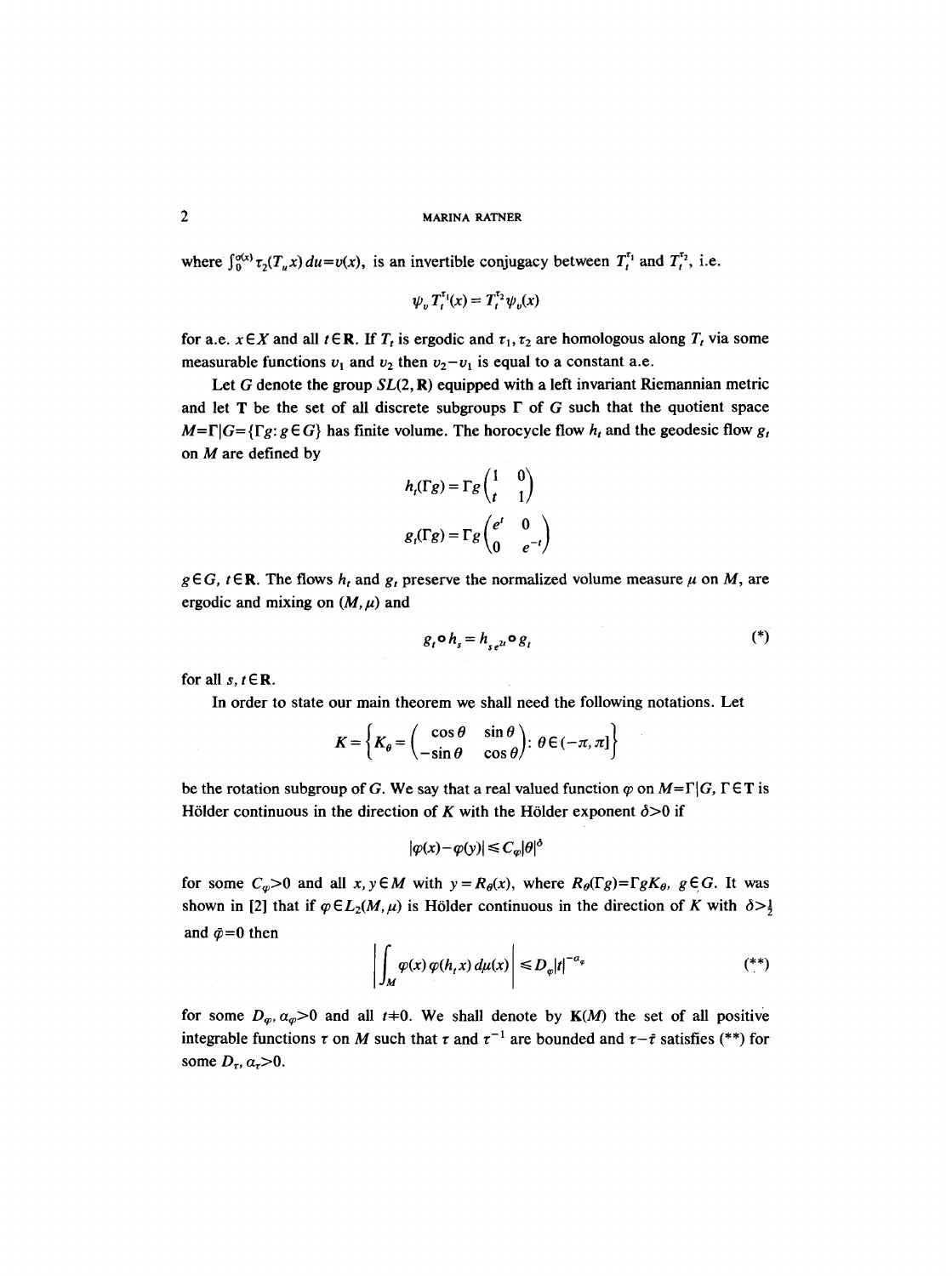THEOREM 1. Let  $h_t^{(i)}$  be the horocycle flow on  $(M_i=\Gamma_i|G,\mu_i)$ ,  $\Gamma_i \in \mathbb{T}$ ,  $i=1,2$  and let  $h_t^{\tau_i}$  be obtained from  $h_t^{(i)}$  by a time change  $\tau_i \in K(M_i)$ , i=1,2, with  $\tau_1 = \bar{\tau}_2$ . Suppose that *there is a measure preserving*  $\psi$ *:*  $(M_1, \mu_{\tau_1}) \rightarrow (M_2, \mu_{\tau_2})$  such that

$$
\psi h_t^{\tau_1}(x) = h_t^{\tau_2} \psi(x)
$$

*for*  $\mu_{\tau_1}$ -a.e.  $x \in M_1$  and all  $t \in \mathbb{R}$ . Then there are  $C \in G$  and a measurable  $\sigma: M_2 \to \mathbb{R}$  such *that* 

$$
C\Gamma_1 C^{-1} \subset \Gamma_2 \text{ and } \psi(x) = h_{\sigma(\psi_c(x))}^{(2)}(\psi_c(x))
$$

*for*  $\mu_1$ -a.e.  $x \in M_1$ , where  $\psi_C(\Gamma_1 g) = \Gamma_2 Cg$ ,  $g \in G$ .

The second conclusion of Theorem 1 says that  $\tau_1$  and  $\tau_c$  defined by  $\tau_c(x) = \tau_2(\psi_c(x))$ ,  $x \in M_1$  are homologous along  $h_t^{(1)}$  via  $v_c$  defined by

$$
v_C(x) = \int_0^{\sigma(\psi_C(x))} \tau_C(h_u^{(1)}x) du, \quad x \in M_1.
$$

Let us note that it follows from [1] that if  $\psi: (M_1,\mu_{\tau_1})\to (M_2,\mu_{\tau_2})$  is an invertible measurable conjugacy between  $h_t^{\tau_1}$  and  $h_t^{\tau_2}$  then  $\psi$  is in fact measure preserving. The same is true when  $\psi$  is not invertible and  $M_2$  is compact.

We assumed in Theorem 1 that  $\bar{\tau}_1=\bar{\tau}_2$ . Suppose now that  $a=\bar{\tau}_1+\bar{\tau}_2=b$  and let

$$
\tilde{\tau}_1(x) = \frac{b}{a} \tau_1(g_{-s}x), \ s = \frac{1}{2} \log \frac{a}{b}, \ x \in M_1, \ \tilde{\tau}_1 = b.
$$

The commutation relation (\*) shows that  $h_t^{\tau_1}$  and  $h_t^{\tau_1}$  are isomorphic via  $g_s$ , i.e.  $g_s \circ h_t^{\tau_1} = h_t^{\tau_1} \circ g_s$ ,  $t \in \mathbb{R}$ . We get the following:

COROLLARY 1. Let  $\tau_i \in K(M_i)$ ,  $i=1,2$  and  $\bar{\tau}_1=a$ ,  $\bar{\tau}_2=b$ . *Suppose that*  $h_t^{\tau_1}$  is conju*gate to*  $h_t^{\tau_2}$  *via a measure preserving*  $\psi:(M_1,\mu_{\tau_1})\rightarrow (M_2,\mu_{\tau_2})$ . *Then there are C* $\in$ *G* and a measurable  $\sigma: M_2 \to \mathbb{R}$  such that  $C \Gamma_1 C^{-1} \subset \Gamma_2$  and  $\psi(x) = h_{\sigma(\psi, \{g, x\})}^{(2)} \psi_C(g, x)$  for  $\mu_1$ -a.e.  $x \in M_1$ , where  $\psi_C$  is as in Theorem 1 and  $s = \frac{1}{2} \log(a/b)$ .

COROLLARY 2. Let  $\tau_i \in K(M_i)$ ,  $i=1, 2, \bar{\tau}_i=a, \bar{\tau}_i=b$ . Then  $h_i^{\tau_1}$  is isomorphic to  $h_i^{\tau_2}$  if *and only if there is CEG such that*  $C\Gamma_1C^{-1}=\Gamma_2$  *and*  $\tau_1(x)$  *and*  $(a/b)\tau_2(\psi_C(g_s x))$ ,  $x \in M_1$  are homologous along  $h_t^{(1)}$ , where  $s = \frac{1}{2} \log(a/b)$ . Every isomorphism between  $h_t^{\tau_1}$  and  $h_t^{\tau_2}$  has the form as in Corollary 1.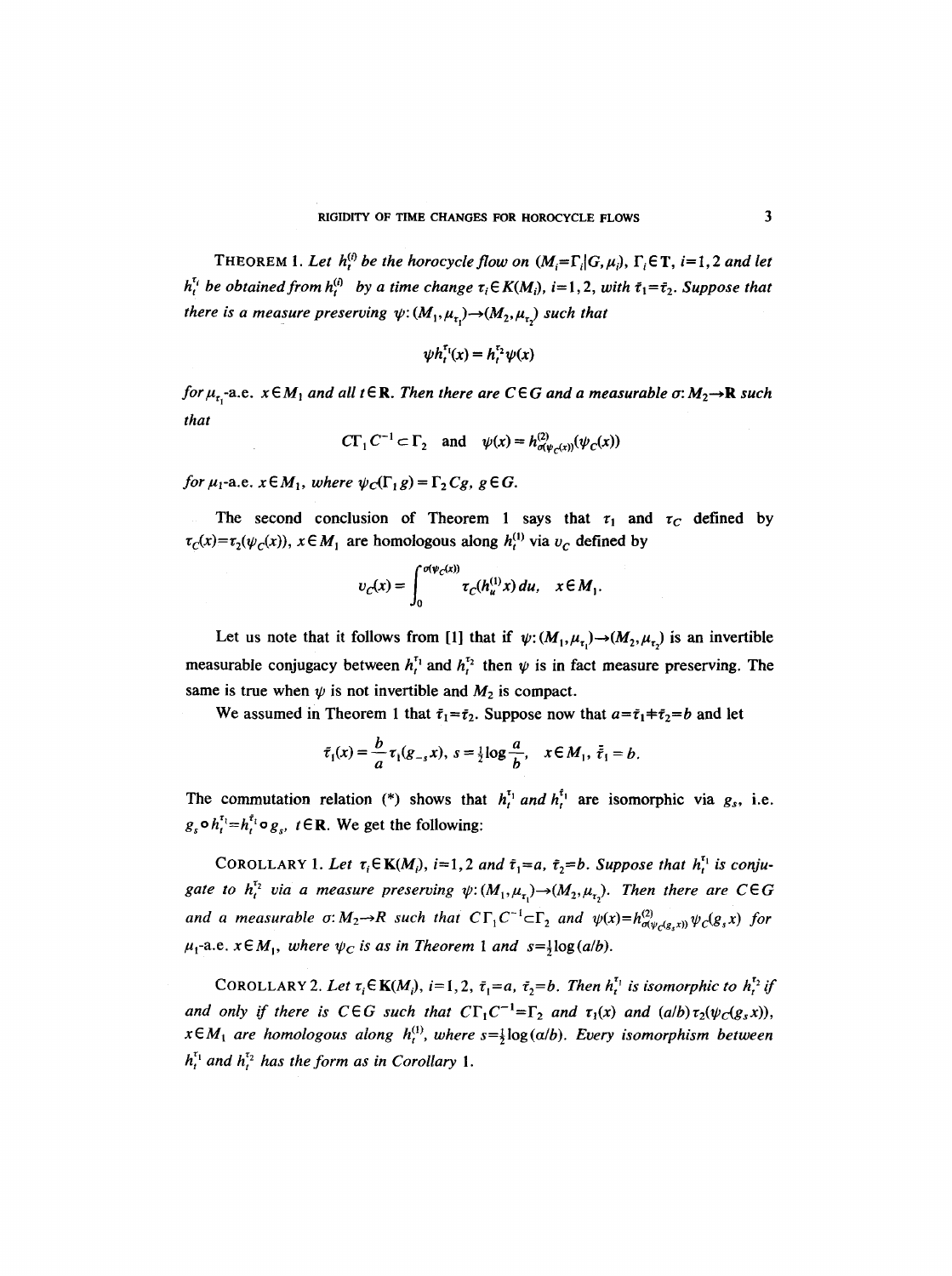THEOREM 2. Let  $h_t^{(i)}$  be the horocycle flow on  $(M_i = \Gamma_i | G, \mu_i)$ ,  $\Gamma_i \in \mathbb{T}$  and let  $h_t^{t_i}$  be *obtained from h*<sup>(i)</sup> by a time change  $\tau_i \in K(M_i)$ ,  $i=1,2$ . Suppose that  $h_i^{\tau_i}$  is ergodic for *some p* $\pm 0$ , *i*=1, 2 *and there is a measure preserving*  $\psi$ :  $(M_1, \mu_{\tau_1}) \rightarrow (M_2, \mu_{\tau_2})$  *such that* 

$$
\psi h_p^{\tau_1}(x) = h_p^{\tau_2} \psi(x)
$$

*for*  $\mu_{\tau_1}$ -a.e.  $x \in M_1$ . Then  $\psi$  is a conjugacy of the flows  $h_t^{\tau_1}$  and  $h_t^{\tau_2}$ , i.e.

$$
\psi h_t^{\tau_1}(x) = h_t^{\tau_2} \psi(x)
$$

*for*  $\mu_{\tau}$ -a.e.  $x \in M_1$  *and all*  $t \in \mathbb{R}$ .

For  $\Gamma \in \Gamma$  let  $\tilde{\Gamma} = \{ C \in G : C\Gamma C^{-1} = \Gamma \} \in \Gamma$  be the normalizer of  $\Gamma$  in G. Let  $K_1(M)$  be the set of all  $\tau \in K(M)$  with  $\bar{\tau}=1$ ,  $M=\Gamma(G)$ . We say that  $\tau_1, \tau_2 \in K_1(M)$  are homologous modulo  $\tilde{\Gamma}$  if there is  $C \in \tilde{\Gamma}$  such that  $\tau_1$  and  $\tau_C = \tau_2 \circ \psi_C$  are homologous along  $h_t$ . Corollary 2 says that there is a one-to-one correspondence between the isomorphism classes of  $h_i^r$ ,  $\tau \in K_1(M)$  and the homology classes of  $\tau \in K_1(M)$  mod  $\tilde{\Gamma}$ .

Let f<sub>t</sub> be a m.p. flow on a probability space  $(X,\mu)$  and let  $\Psi(f)$  be the set of all isomorphisms  $\psi: X \to X$  such that  $\psi f_t(x) = f_t \psi(x)$  for  $\mu$ -a.e.  $x \in X$  and all  $t \in \mathbb{R}$ , i.e.  $\psi$ commutes with every  $f_t$ ,  $t \in \mathbb{R}$ . We say that  $\psi_1, \psi_2 \in \Psi(f_t)$  are equivalent if  $\psi_2 = f_p \circ \psi_1$ a.e. for some  $p \in \mathbb{R}$ . Let  $\varkappa(f_t)$  denote the set of equivalence classes in  $\Psi(f_t)$ . We define a group operation in  $\varkappa(f_i)$  by  $[\psi_1] \cdot [\psi_2] = [\psi_1 \circ \psi_2]$ , where  $[\psi]$  denotes the equivalence class of  $\psi$ . The group  $\varkappa(f_t)$  is called the commutant of  $f_t$  (see [6]).

It follows from Corollary 2 that if  $\tau \in K(M)$  and  $\psi \in \Psi(h_r^{\tau})$  then there are  $C \in \tilde{\Gamma}$  and a measurable  $\sigma_C$ :  $M \rightarrow M$  unique up to an additive constant such that  $\tau$  and  $\tau_C = \tau \circ \psi_C$  are homologous along  $h_t$  and  $\psi = h_{\sigma_c}^{\tau} \circ \psi_c$  a.e. This implies that

$$
\varkappa(h_i^{\mathsf{T}})=\{\bigl\{h_{\sigma_i}^{\mathsf{T}}\psi_C\bigr\}\colon C\in\tilde{\Gamma}\}.
$$

The map  $\pi: \varkappa(h_r^r) \to \Gamma \setminus \overline{\Gamma}$  defined by  $\pi[h_{\sigma_c}^r \psi_C] = \Gamma C$ ,  $C \in \overline{\Gamma}$  is a group isomorphism from  $x(h<sup>r</sup>)$  onto a subgroup of  $\Gamma \setminus \tilde{\Gamma}$ . The group  $\Gamma \setminus \tilde{\Gamma}$  is finite, since  $\Gamma \in \Gamma$ . We get the following:

COROLLARY 3. If  $\tau \in K(M)$  *then the commutant*  $x(h_i^r)$  *is finite and is isomorphic to a subgroup of*  $\Gamma\setminus\tilde{\Gamma}$ . If  $\Gamma=\tilde{\Gamma}$  or  $\tau$  is not homologous to  $\tau_c$  for any  $C\in\tilde{\Gamma}$  different from *the identity then the commutant*  $\varkappa(h_r^r)$  *is trivial.* 

**In view of [2] we get:**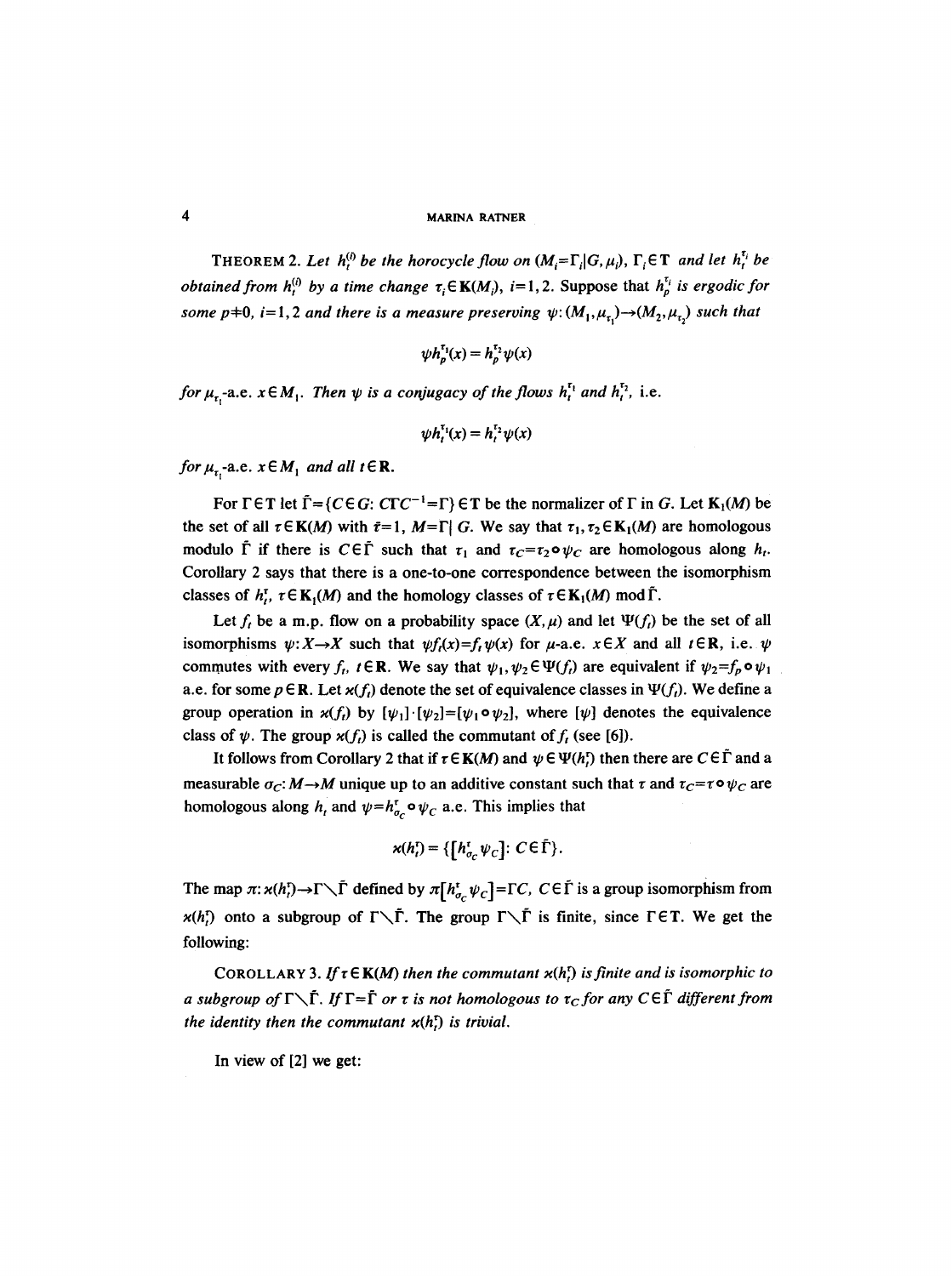COROLLARY 4. *All the above results hold for time changes H6lder continuous in the direction of K with the Hölder exponent greater than*  $\frac{1}{2}$  (in particular, C<sup>1</sup>-functions *in the direction of K) and bounded together with their reciprocals.* 

Summarizing, we conclude that if  $\tau \in K(M)$  then  $h^{\tau}$ , inherits all the rigid properties of  $h_t$  found in [6].

Finally, let us note that for any  $\Gamma_1, \Gamma_2 \in \mathbb{T}$  the horocycle flows  $h_t^{(1)}$  and  $h_t^{(2)}$  are Kakutani equivalent (see [4, 7]). This means that there is a time change  $\tau_1: M_1 \rightarrow \mathbb{R}^+$  such that  $h_t^{(2)}$  is isomorphic to  $h_t^{\tau_1}$ . It follows from [3] that  $\tau_1$  can be assumed differentiable and bounded on  $M_1$ , but some partial derivatives of  $\tau_1$  may be unbounded. Our Corollary 4 shows that there is no such a  $\tau_1$  with bounded  $\tau_1^{-1}$  and bounded partial derivatives unless  $\Gamma_1$  and  $\Gamma_2$  are conjugate in G.

I am grateful to C. Moore for proving [2] at my request.

### *1. PreUnfmaries*

Let  $p: G \rightarrow M=\Gamma \setminus G$ ,  $\Gamma \in \mathbb{T}$  be the covering projection  $p(g)=\Gamma g$ ,  $g \in G$ . Let

$$
G_t g = g \cdot \begin{pmatrix} e^t & 0 \\ 0 & e^{-t} \end{pmatrix} \quad \text{and} \quad H_t g = g \cdot \begin{pmatrix} 1 & 0 \\ t & 1 \end{pmatrix}, \quad g \in G, \ t \in \mathbb{R}
$$

be the geodesic and the horocycle flows on  $G$ , covering  $g_t$  and  $h_t$  on M respectively. We shall also consider the flow  $H_t^*g = g \cdot \begin{pmatrix} 1 & t \\ 0 & 1 \end{pmatrix}$  on G, covering the flow  $h_t^*(\Gamma g) = \Gamma H_t^*g$ on M. We have

$$
G_t \circ H_s = H_{se^{2t}} \circ G_t
$$
  
\n
$$
G_t \circ H_s^* = H_{se^{-2t}}^* \circ G_t
$$
\n(1.1)

t,  $s \in \mathbb{R}$ . We shall assume without loss of generality that the Riemannian metric in G is such that the length of the orbit intervals [g,  $G_t$ g], [g,  $H_t$ g] and [g,  $H_t^*g$ ] is t,  $g \in G$ . We shall denote by  $d$  the metric on  $G$  (or on  $M$ ) induced by this Riemannian metric.

For  $g \in G$  and a, b,  $c > 0$  denote

$$
U(g; a, b, c) = \{ \tilde{g} \in G : \tilde{g} = H_r H_z^* G_p g \text{ for some } |p| \le a, |z| \le b, |r| \le c \}
$$

$$
U(g;\varepsilon)=U(g;\varepsilon,\varepsilon,\varepsilon).
$$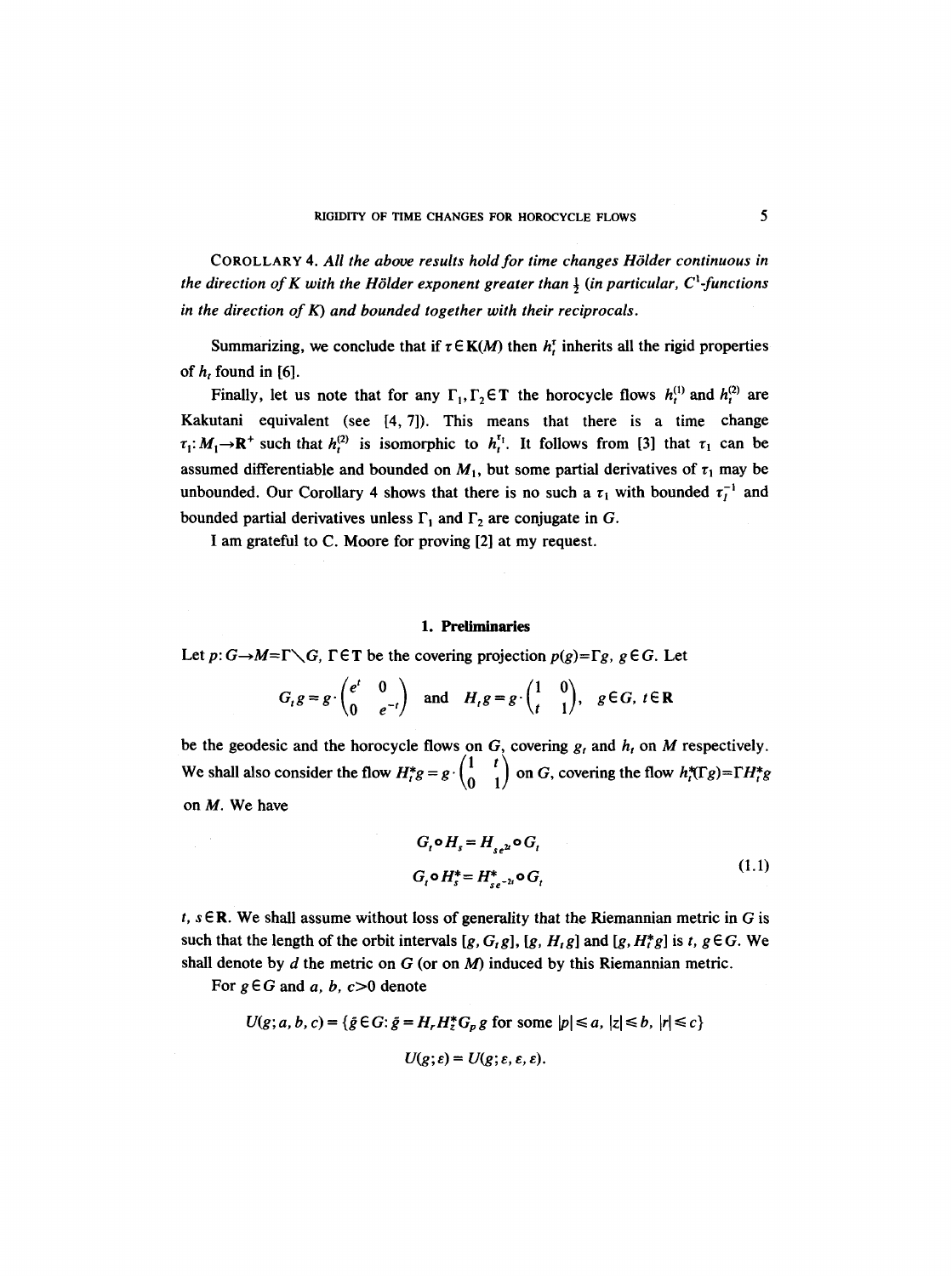We have

$$
U(g;a,b,c) = g \cdot U(e;a,b,c)
$$

where e denotes the identity element of G. It follows from (1.1) that

$$
G_{\tau} U(g; a, b, c) = U(G_{\tau} g; a, b e^{-2\tau}, c e^{2\tau}), \quad \tau \in \mathbb{R}.
$$

Denote  $W(g) = {H_s^*G_t g: t, s \in \mathbb{R}}$ . The set  $W(g)$  is called the stable leaf of g for the geodesic flow  $G_t$ . Let

$$
g = \begin{pmatrix} a & b \\ c & d \end{pmatrix} \in U(\mathbf{e}; \varepsilon), \quad \varepsilon > 0.
$$

Suppose that for  $s > 0$  there is  $q(s) > 0$  such that

 $H_{q(s)}g \in W(H_s e)$ .

The function  $q(s)$  is uniquely defined by s and g and

 $H_s g = H_{r(s)} H_{z(s)}^* G_{p(s)} (H_s e)$  $q(s) = s + r(s)$ 

where

$$
e^{p(s)} = (d - bs)^{-1}
$$
  
\n
$$
z(s) = b e^{p(s)}
$$
  
\n
$$
r(s) = -e^{p(s)} (bs^2 + Ls - c)
$$
  
\n
$$
L = a - d.
$$
\n(1.2)

One can compute that if

$$
g = G_p H_z^* e
$$

then

where

$$
H_{q(s)}g = G_{\alpha} H_{\beta}^{*}(G_{p} H_{z}^{*} H_{s} e)
$$
  
\n
$$
|\alpha| \le L_{1}|q(s) z|, \quad |\beta| \le L_{2}|z\alpha|
$$
\n(1.3)

for some  $0 < L_1$ ,  $L_2 \le 2$ , if z and p are sufficiently small. For  $0 < \eta < 1$  and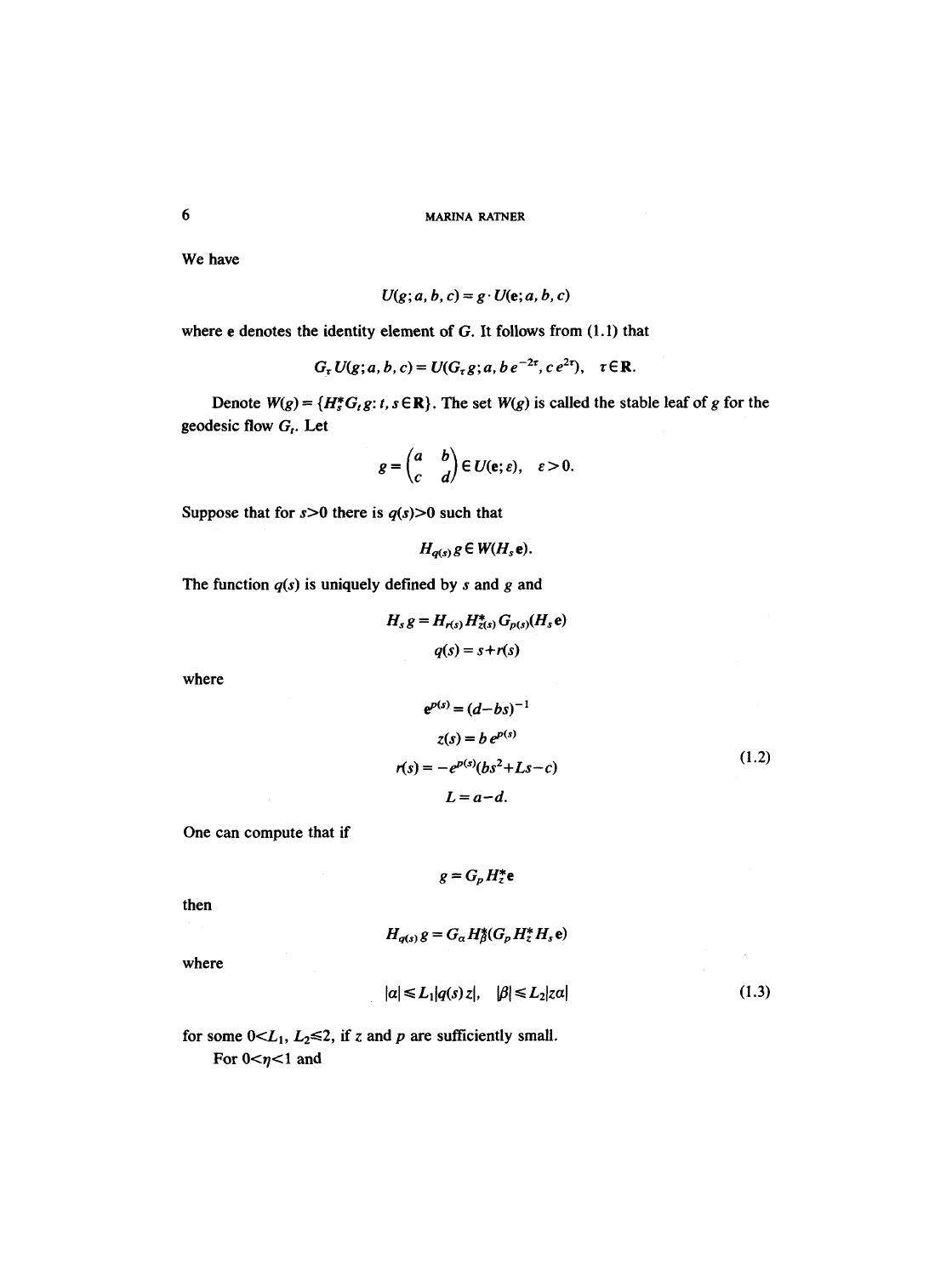$$
g = \begin{pmatrix} a & b \\ c & d \end{pmatrix} \in U(\mathbf{e}; \varepsilon)
$$

denote

$$
E = E(\mathbf{e}, g, \eta) = \{ s \in \mathbb{R}^+ : |bs^2 + Ls| \leq 4s^{1-\eta} \}.
$$

The set E consists of at most two connected components  $E_0=E_0(e, g, \eta)=[0, l_0]$  and  $E_1=E_1(e,g,\eta)=[l_1, l_2]$  for some  $l_i=l_i(e,g,\eta)>0$  *i*=0, 1, 2 and  $l_0\le l_1\le l_2$ , where  $E_1$  might be empty. One can compute that

$$
|b| \leq \frac{\tilde{D}}{l_0^{1+\eta}}, \quad |L| \leq \frac{\tilde{D}}{l_0^{\eta}}
$$

for some  $\tilde{D}$ >0. This implies via (1.2) that

$$
|z(s)| \leq \frac{D}{l_0^{1+\eta}}, \quad |p(s)| \leq \frac{D}{l_0^{\eta}}
$$
\n
$$
(1.4)
$$

for some  $0 < D < 100$  and all  $0 \le s \le l_0$ , if  $\varepsilon > 0$  is sufficiently small.

For  $x, y \in G$ ,  $y \in U(x;\varepsilon)$  denote  $l_0(x,y,\eta) = l_0(\varepsilon,x^{-1}y,\eta)$  and for  $0 < r \le l_0(x,y,\eta)$ denote

$$
B(x, y, \eta) = \{ (H_s x, H_{q(s)} y): 0 \le s \le r \}.
$$
 (1.5)

The set  $B(x, y, \eta)$  will be called the  $(\varepsilon, \eta)$ -block of x, y of length r. Expression (1.4) shows that

$$
H_{q(s)}y\in U\bigg(H_sx;\frac{D}{l_0^n},\frac{D}{l_0^{1+\eta}},0\bigg)
$$

for all  $0 \leq s \leq r$ .

#### **2. Dynamical properties of**  $h_t$

In this section we shall prove the following

LEMMA 2.1 (Basic). Let  $h_t$  be the horocycle flow on  $(M=\Gamma|G,\mu)$ ,  $\Gamma \in \mathbf{T}$ . Given  $0 < \eta < 1$ ,  $0 < \omega < 1$  and  $m > 1$ , there are  $\gamma = \gamma(\eta) > 0$ ,  $0 < \theta = \theta(\gamma) < 1$ , a compact Y=  $Y(y, \omega) \subset M$  with  $\mu(Y) > 1 - \omega$  and  $0 < \varepsilon = \varepsilon(Y, m) < 1$  possessing the following property. Let  $u \in Y$ ,  $v \in U(u; \varepsilon)$ , and a subset  $A \subset \mathbb{R}^+$  satisfy the following conditions (i)  $0 \in A$ , (ii) if  $s \in A$  then  $h_s u \in Y$  and there is  $t(s) > 0$  increasing in s such that  $h_{t(s)} v \in U(h_s u; \varepsilon)$ , (iii)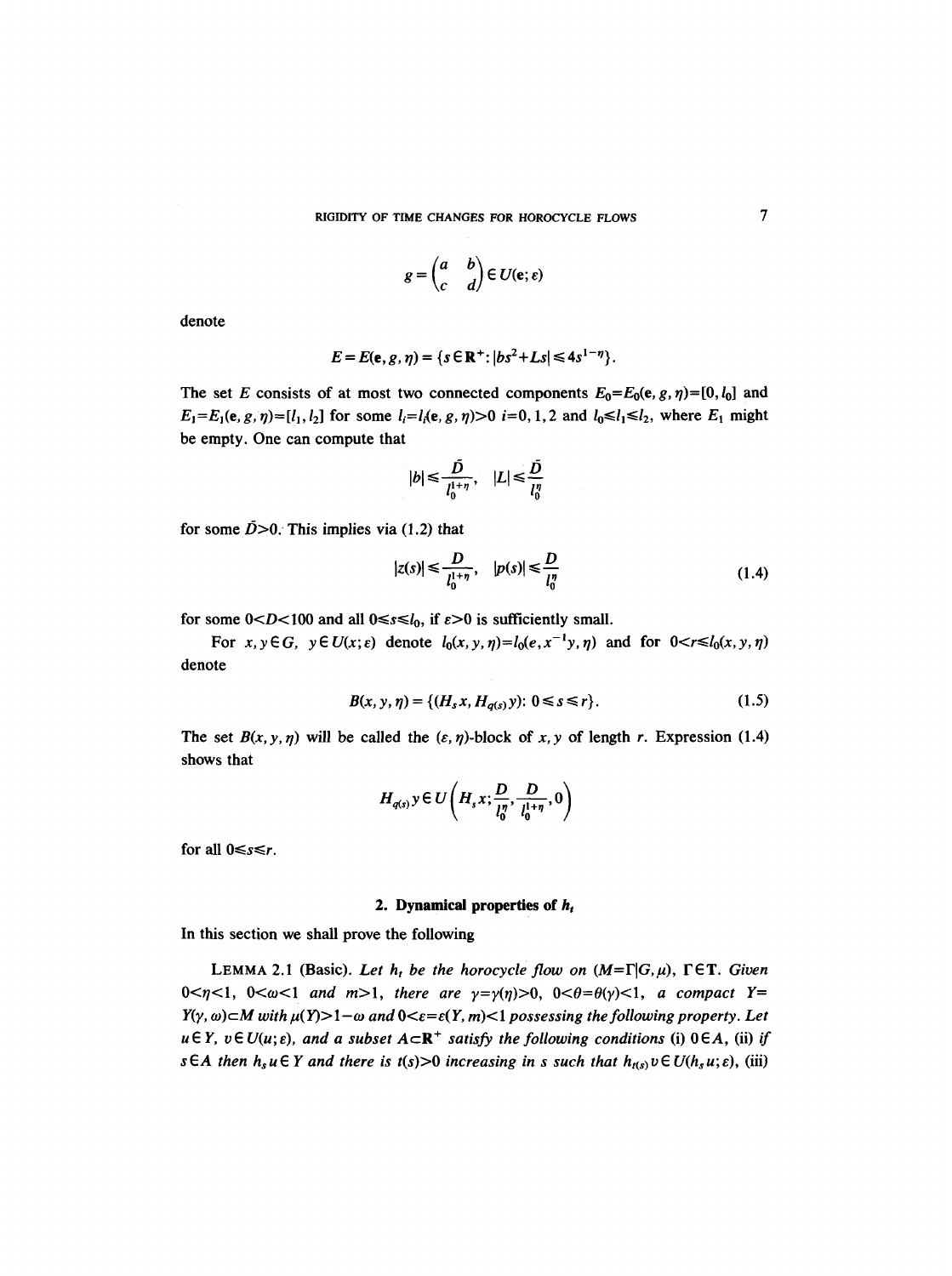$|(t(s')-t(s))-(s'-s)| \leq (s'-s)^{1-\eta}$  for all  $s, s' \in A$  with  $\max\{(s'-s), (t(s')-t(s))\} \geq m$ . *Then* 

(1) if  $\lambda \in A$  and  $l(A \cap [0, \lambda])/\lambda > 1-\theta/8$  *then there is*  $s_{\lambda} \in A \cap [0, \lambda]$  *such that* 

$$
h_{t(s_i)} v \in U\left(h_{s_i}u; \frac{D}{\lambda^{2\gamma}}, \frac{D}{\lambda^{1+2\gamma}}, \varepsilon\right)
$$

*for some D>0, where l(C) denotes the length measure of C,* 

(2) *if*  $A \cap [0, \lambda] + \emptyset$  for all  $\lambda \geq \lambda_0$  and  $l(A \cap [0, \lambda])/\lambda > 1 - \theta/8$  for all  $\lambda \in A$  with  $\lambda \geq \lambda_0$ *then*  $v=h_p u$  *for some p*  $\in \mathbb{R}$ .

Let us introduce some notations. Let *I* be an interval in **R** and let  $J_i$ ,  $J_j$  be disjoint subintervals of *I*,  $J_i=[x_i, y_i]$ ,  $y_i\lt x_i$  if  $i\lt j$ . Denote  $d(J_i, J_j)=l[y_i, x_j]=x_j-y_i$ .

We shall use the following lemma whose proof in [5] is due to R. Solovay.

LEMMA 2.2. *Given*  $\gamma$ >0, *there is*  $0 < \theta = \theta(\gamma) < 1$  *such that if I is an interval of length t* (*t* is big) and  $a = \{J_1, ..., J_n\}$  is a partition of I into black and white intervals such that

- (1)  $d(J_i, J_j) \geq [\min \{l(J_i), l(J_j)\}]^{1+\gamma}$  for any two black  $J_i, J_j \in \alpha$
- (2)  $l(J) \leq 3t/4$  for any black  $J \in \alpha$
- (3)  $I(J) \geq 1$  *for any white*  $J \in \alpha$

*then*  $m_w(t, \alpha) \geq \theta$ , where  $m_w(t, \alpha)$  denotes the total relative measure of white intervals *of a on I.* 

For given  $0 < \eta < 1$ ,  $0 < \omega < 1$  and  $m > 1$  we shall now specify the choice of  $\gamma$ ,  $\theta$ ,  $\gamma$  and  $\varepsilon$  in Lemma 2.1.

First we choose  $0 < \gamma < \eta/2$  satisfying

$$
\frac{2}{1+\gamma} - 1 + \eta > 1 + 2\gamma. \tag{2.1}
$$

The reason for this choice will be clear later.

Let  $\theta = \theta(\gamma)$  be as in Lemma 2.2.

Since  $\Gamma$  is discrete, there are a compact  $K \subset M$ ,  $\mu(K) > 1 - 0.1$  min { $\gamma$ ,  $\omega$ } and  $0 < \Delta < 1$ such that

if 
$$
x \in p^{-1}(K) = \tilde{K}
$$
,  $d(x, y) < \Delta$  and  
\n $d(H_t x, DH_s y) < \Delta$  for some  $e \neq D \in \Gamma$  (2.2)  
\nthen max  $\{|t|, |s|\} \ge m$ .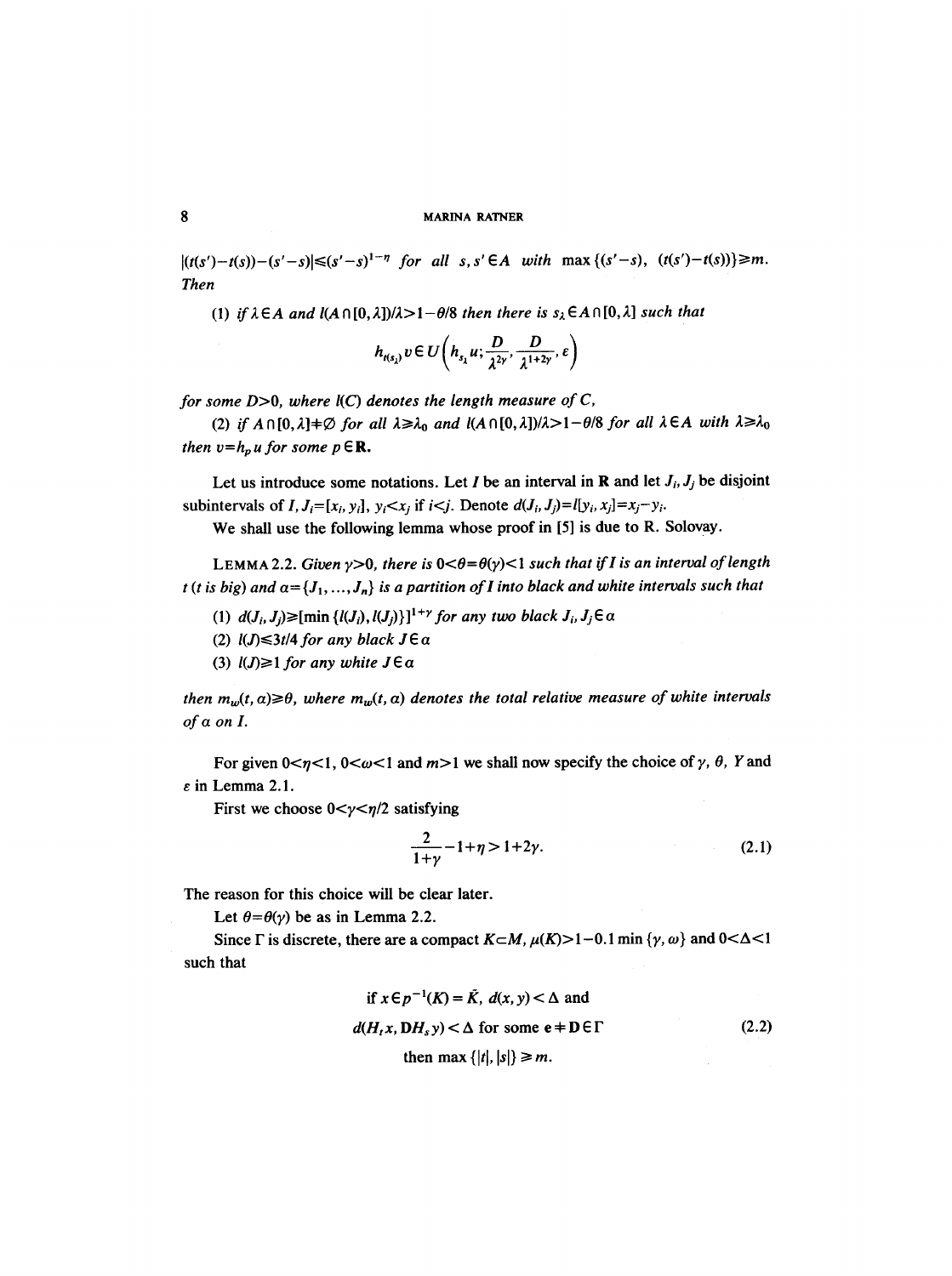This implies that

if 
$$
x \in \tilde{K}
$$
,  $d(x, y) < \Delta$  and  $d(x, D \cdot y) < \Delta$   
for some  $D \in \Gamma$ , then  $D = e$ . (2.3)

Since the geodesic flow  $g_t$  is ergodic on  $(M,\mu)$ , given  $\omega>0$  there are a compact  $\overline{Y} = \overline{Y}(\omega) \subset M$ ,  $\mu(\overline{Y}) > 1 - 0.1\omega$  and  $t_0 = t_0(\overline{Y}) > 1$  such that

if 
$$
w \in \bar{Y}
$$
,  $t \ge t_0$  then the relative length measure  
of K on  $[w, g_{-t}w]$  is greater than  $1-0.2\gamma$ . (2.4)

Set  $Y=K\cap \bar{Y}$ ,  $\mu(Y)>1-0.2\omega$ .

Let  $\varrho$ >1 be such that

$$
\frac{1}{2}\log \varrho > t_0 \quad \text{and} \quad 100\varrho^{-0.1\gamma} < \Delta/6. \tag{2.5}
$$

Now we choose  $0 < \varepsilon < \Delta$  so small that if  $g \in W_{\varepsilon}(\mathbf{e}), g \in G$ , then

$$
l_0(e, g, \eta) > \max\{ \varrho, m \}. \tag{2.6}
$$

(See (1.4).)

Thus  $0 < \gamma, \theta, \varepsilon < 1$  and  $Y \subset M$  have been chosen. The reason for these choices will become.clear later.

Now let us describe a construction used in the proof of Lemma 2.3 below.

Let  $u \in Y$ ,  $v \in W<sub>e</sub>(u)$ . We say that  $(x, y) \in G \times G$  cover  $(u, v)$  if  $y \in W<sub>e</sub>(x)$  and  $p(x)=u$ ,  $p(y)=v$ . Let  $B(x, y, \eta)$  be the  $(\varepsilon, \eta)$ -block of x, y of length r defined in (1.5). The set

$$
B(u, v, \eta) = pB(x, y, \eta) = \{(h_s u, h_{q(s)} v): 0 \le s \le r\}
$$

will be called the  $(\varepsilon, \eta)$ -block of *u*, *v* of length  $r \le l_0(x, y, \eta) = l_0(u, v, \eta)$ . We shall write

 $B(u, v, \eta) = \{(u, v), (h, u, h_{q(r)}, v)\} = \{(u, v), (\bar{u}, \bar{v})\}$ 

emphasizing that  $(u, v)$  is the first and  $(\bar{u}, \bar{v})$  is the last pair of the block  $B(u, v, \eta)$ . It follows from (1.4) that  $h_{q(s)}v=h_{z(s)}^*g_{p(s)}(h_s u)$  where

$$
|p(s)| \leq \frac{D}{l_0^n}, \quad |z(s)| \leq \frac{D}{l_0^{1+\eta}}
$$
\n
$$
(2.7)
$$

for all  $s \in [0, r]$ , where  $l_0=l_0(u, v, \eta)$ .

Henceforth the symbol  $D$  will always mean a positive constant which can be chosen less than 100 if  $\varepsilon > 0$  is sufficiently small.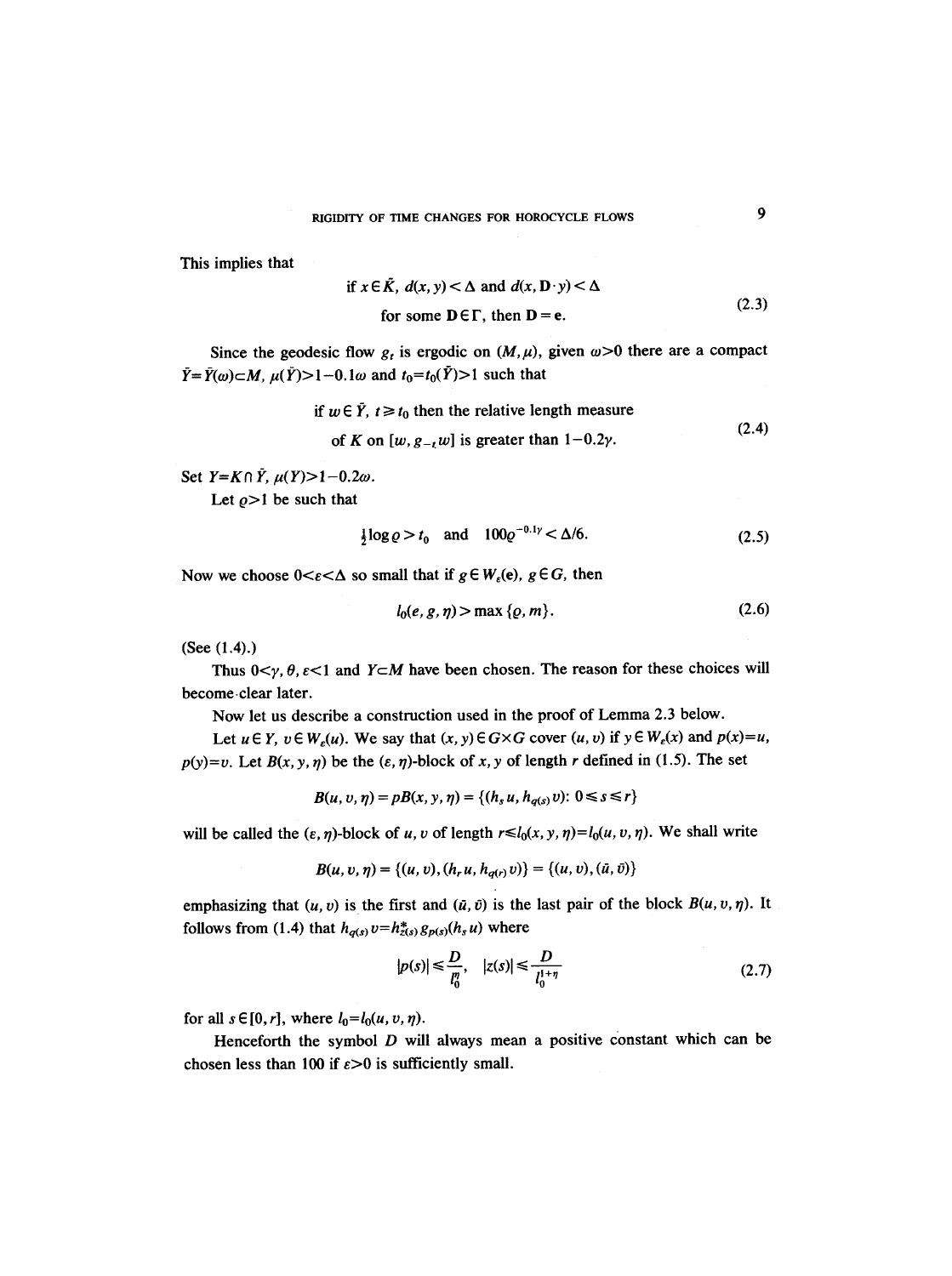Let  $\beta = \{B_1, ..., B_n\}$ ,  $B_i = \{(u_i, v_i), (\bar{u}_i, \bar{v}_i)\}$   $i=1, ..., n$  be a collection of pairwise disjoint  $(\varepsilon, \eta)$ -blocks on the orbit intervals  $[u_1, h_\lambda u_1]$ ,  $[v_1, h_{\varepsilon(\lambda)}v_1]$  for some large  $\lambda$ ,  $t(\lambda)$ >0, such that  $\bar{u} = h, u, \quad \bar{v} = h, \ldots v$ 

$$
u_{n} - h_{\lambda} u_{1}, \quad v_{n} - h_{t(\lambda)} v_{1}
$$
  

$$
u_{i}, \bar{u}_{i} \in Y, \quad v_{i} \in W_{\varepsilon}(u_{i}), \quad \bar{v}_{i} \in W_{\varepsilon}(\bar{u}_{i})
$$
  

$$
u_{i} = h_{s_{i}} u_{1}, \quad v_{i} = h_{t_{i}} v_{1}, \quad \bar{u}_{i} = h_{\bar{s}_{i}} u_{1}, \quad \bar{v}_{i} = h_{\bar{t}_{i}} v_{1}
$$

for some  $s_i$ ,  $t_i$ ,  $\bar{s}_i$ ,  $\bar{t}_i > 0$ ,  $\bar{s}_i < s_j \leq \lambda$ ,  $\bar{t}_i < t_j \leq t(\lambda)$  if  $i < j$ ,  $i, j = 1, ..., n$ .

Let  $(x_i, y_i) \in G \times G$ ,  $y_i \in W_e(x_i)$  cover  $(u_i, v_i)$ . Although  $v_j \in W_e(u_j)$  it is not necessarily true that  $H_{t_i-t_i}y_i \in W_e(H_{s_i-s_i}x_i)$ , but there is a unique  $D \in \Gamma$  such that

$$
\mathbf{D} \cdot \mathbf{y}_j \in \mathbf{W}_e(\mathbf{x}_j) \tag{2.8}
$$

where  $y_j = H_{t_j-t_i} y_i$ ,  $x_j = H_{s_j-s_i} x_i$ . We shall write

$$
(u_i, v_i) \sim (u_j, v_j) \quad \text{if} \quad \mathbf{D} \neq \mathbf{e} \text{ in (2.8)}
$$
  

$$
(u_i, v_i) \sim (u_j, v_j) \quad \text{if} \quad \mathbf{D} = \mathbf{e} \text{ in (2.8)}.
$$

This definition does not depend on the choice of  $(x_i, y_i) \in G \times G$  covering  $(u_i, v_i)$ . For  $B_i$ ,  $B_j \in \beta$ , *i* $\lt j$  we write

$$
d(B_i, B_j) = s \quad \text{if} \quad u_j = h_s \bar{u}_i
$$
\n
$$
B_i \sim B_j \quad \text{if} \quad (u_i, v_i) \sim (u_j, v_j)
$$
\n
$$
B_i \sim B_j \quad \text{if} \quad (u_i, v_i) \sim (u_j, v_j).
$$

We shall impose on  $\beta$  the following conditions

$$
s_j - s_i > l_0(u_i, v_i, \eta)
$$
  
\n
$$
|(t_j - t_i) - (s_j - s_i)| \le 2(s_j - s_i)^{1 - \eta}
$$
  
\n
$$
|(t_j - t_i) - (s_j - s_i)| \le 2(s_j - s_i)^{1 - \eta}
$$
  
\nif  $i < j$  and  $B_i \sim B_j$ ,  
\n
$$
|(t_j - \tilde{t}_i) - (s_j - \tilde{s}_i)| \le 2(s_j - \tilde{s}_i)^{1 - \eta}
$$
  
\nif  $i < j$  and  $B_i \sim B_j$ .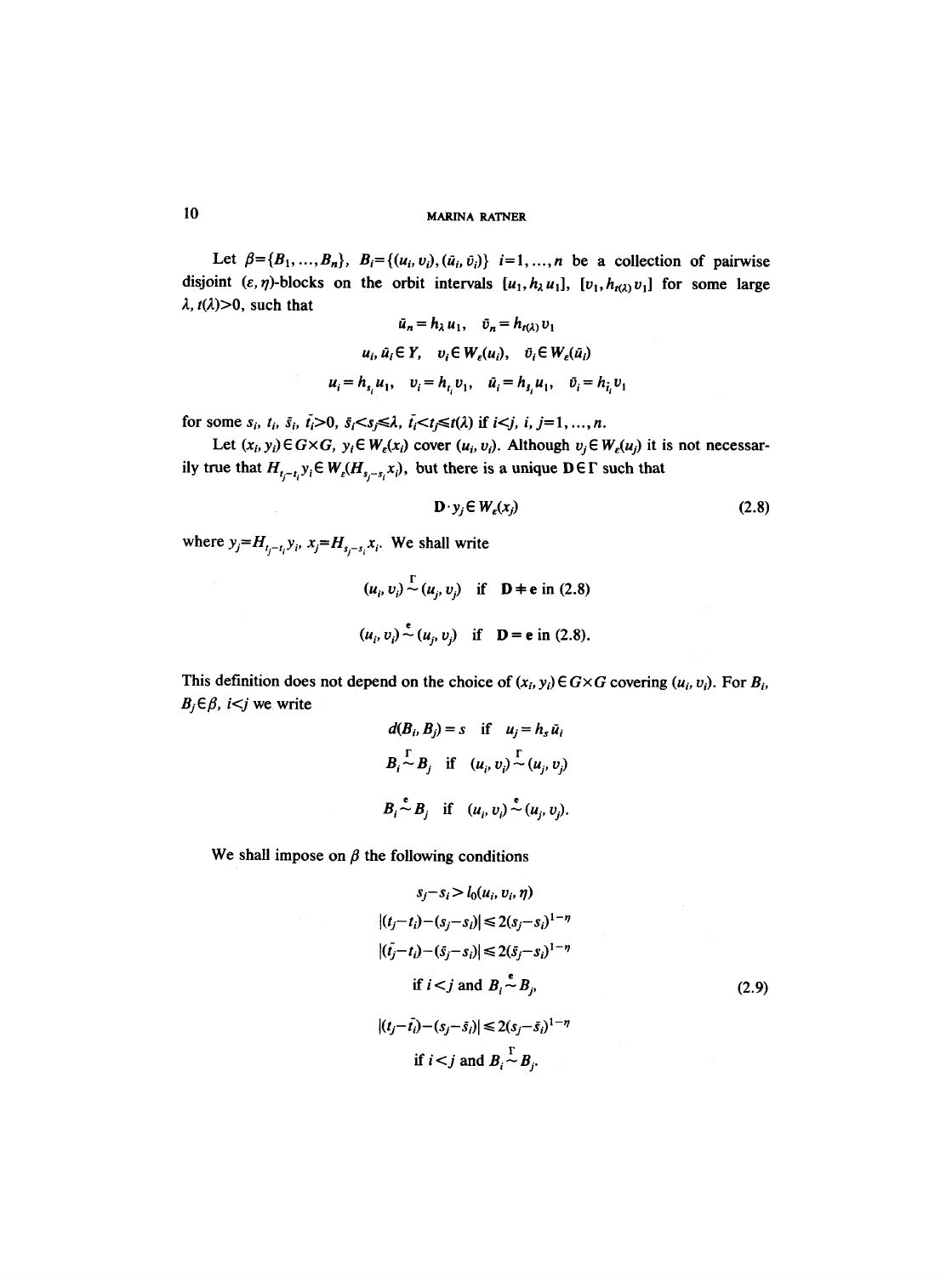Now let us construct a new collection  $\beta_{\nu} = {\{\tilde{B}_1, ..., \tilde{B}_k\}}$  by the following procedure.

Take  $B_1 \in \beta$  and consider the following two cases. Case (i). There is no  $j \in \{2, ..., n\}$ such that  $(u_1, v_1)$ <sup>e</sup> $(u_i, v_j)$ . In this case we set  $\tilde{B}_1 = B_1$ . Case (ii). There is  $j \in \{2, ..., n\}$ such that  $(u_1, v_1)$ <sup>e</sup> $(u_i, v_j)$ . Let  $(x_1, y_1) \in G \times G$  cover  $(u_1, v_1)$  and let  $x_i = H_s x_1$ ,  $y_j = H_{q(s)}y_1$ , where  $s = s_j - s_1$ . We have  $t_j - t_1 = q(s)$  and  $(x_i, y_j)$  cover  $(u_i, v_j)$ . Let

$$
E = E(x_1, y_1, \eta) = [0, l_0] \cup [l_1, l_2], \quad l_i = l_i(x_1, y_1, \eta), \quad i = 0, 1, 2
$$

be as in section 1. Expression (2.9) shows that  $s \in [l_1, l_2]$ . Denote

$$
F(x_1, y_1, \eta) = \{ s \in \mathbb{R}^+ : |bs^2 + Ls| \le 4l_2^{1-\eta} \}
$$

where

$$
g = x_1^{-1} y_1 = \begin{pmatrix} a & b \\ 0 & d \end{pmatrix}
$$

and  $L=a-d$  (see (1.2)). The set  $F(x_1, y_1, \eta)$  consists of at most two connected components  $F_0=[0, l]$  and  $F_1=[l, l_2]$  where  $l>l_0(x_1, y_1, \eta)$ ,  $l and  $l_2-l=l$  if  $F_1+\emptyset$ .$ 

One can compute as in section 1 that if  $H_{q(s)}y_1=H_{z(s)}^*G_{p(s)}(H_sx_1)$  then

$$
|z(s)| \le \frac{D l_2^{1-\eta}}{l^2}, \quad |p(s)| \le \frac{D l_2^{1-\eta}}{l}
$$
 (2.10)

for all  $s \in [0, l]$ . To define  $\tilde{B}_1$  for the case (ii) we consider the following two possibilities: (a)  $\hat{i} - i > i^{1+\gamma}$ . In this case we set  $\hat{B}_1 = B_1$ . (b)  $\hat{i} - i \le i^{1+\gamma}$ . Then

$$
l \leq l_2 \leq 3l^{1+\gamma}.
$$

This implies via  $(2.1)$ ,  $(2.10)$  and  $(1.2)$  that

$$
|z(s)| \leq \frac{D}{l_2^{1+2\gamma}}, \quad |p(s)| \leq \frac{D}{l_2^{2\gamma}} \tag{2.11}
$$

for all  $s \in [0, l_2]$ . We set in this case  $\mathbf{B}_1 = \{(u_1, v_1), (\bar{u}_{j_1}, \bar{v}_{j_1})\}$ , where

$$
j_1 = \max \left\{ j \in \{2, ..., n\} : B_1 \stackrel{e}{\sim} B_j \right\}.
$$

Thus  $\tilde{B}_1 \in \beta_\gamma$  has been constructed. Suppose that  $\tilde{B}_m = \{ (u_{j_{m-1}+1}, v_{j_{m-1}+1}), (u_{j_m}, v_{j_m}) \},$  $j_0=0$  has been constructed. To define  $\tilde{B}_{m+1}$  we apply the above construction to  $B_{j+1} \in \beta$ . Thus  $\beta_{\gamma}$  is completely defined. It follows from the construction that if *i* $\leq j$  and  $\tilde{B}_i^{\epsilon} \stackrel{\epsilon}{\sim} \tilde{B}_i$ ,  $\tilde{B}_i$ ,  $\tilde{B}_j \in \beta$ , then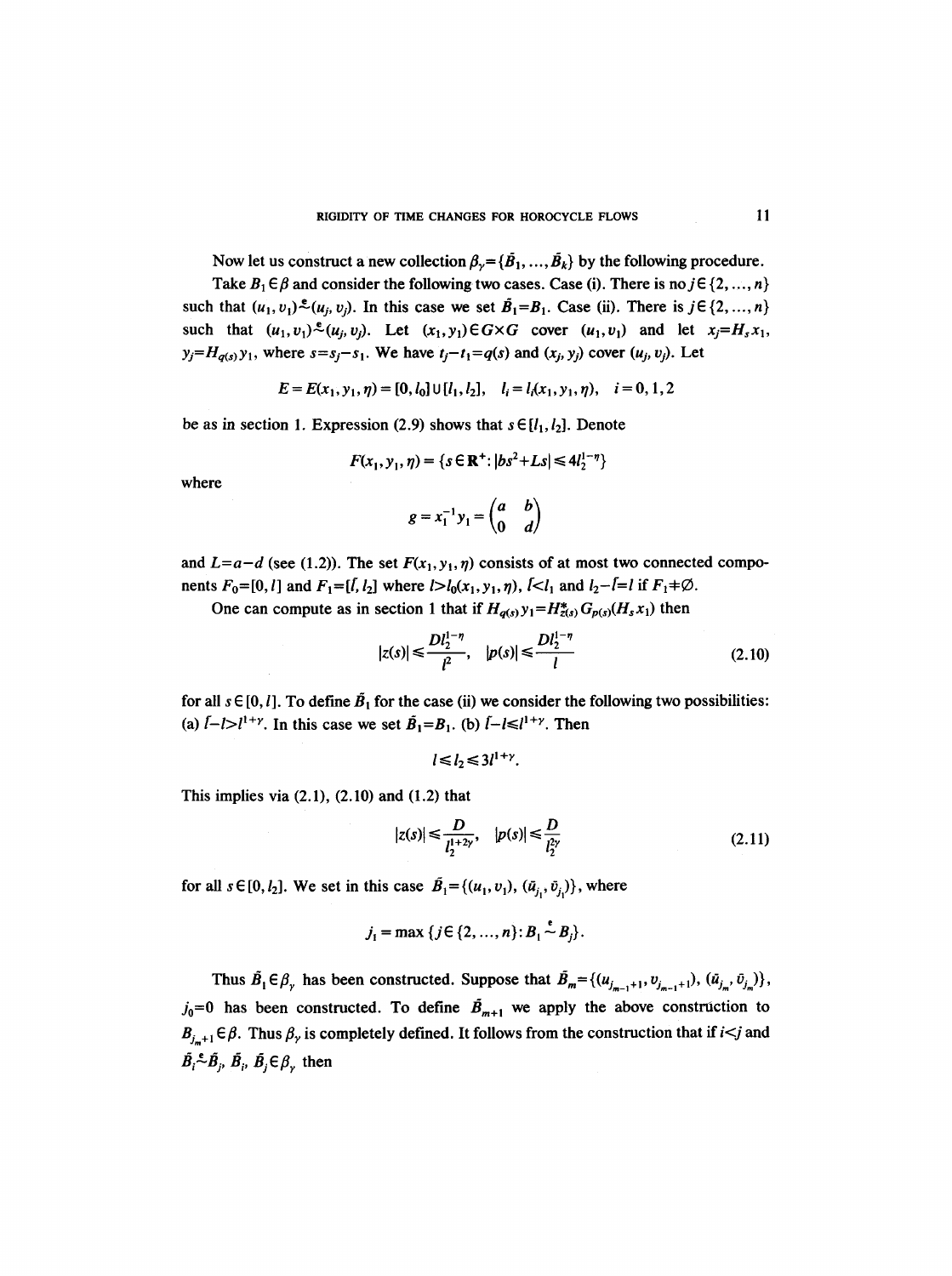$$
d(\tilde{B}_i, \tilde{B}_j) > \varrho > 1
$$
 and  $d(\tilde{B}_i, \tilde{B}_j) > [l(\tilde{B}_i)]^{1+\gamma}$ . (2.12)

It follows from (2.7), (2.11) and (2.6) that if  $\tilde{B}_i = \{(u'_i, v'_i), (\tilde{u}'_i, \tilde{v}'_i)\}\)$  then

$$
v_i' \in U\left(u_i'; \frac{D}{r_i^{2\gamma}}, \frac{D}{r_i^{1+2\gamma}}, 0\right) \n\bar{v}_i' \in U\left(\bar{u}_i'; \frac{D}{r_i^{2\gamma}}, \frac{D}{r_i^{1+2\gamma}}, 0\right)
$$
\n(2.13)

for some  $r_i \ge \max{\{\rho, l(\tilde{B}_i)\}, i=1, ..., k.}$ 

Let  $u'_i=h_{\tau_i}u_1$ ,  $\bar{u}'_i=h_{\bar{t}_i}u_1$ . Denote  $J_i=[\tau_i,\bar{\tau}_i]\subset [0,\lambda]$ ,  $i=1,\ldots,k$ . We shall call  $J_i$  the black interval induced by  $\tilde{B}_i$ . The collection  $\beta_{\gamma}$  induces a partition  $\alpha$  of I=[0,  $\lambda$ ] into black and white intervals. We shall denote

$$
m_w(\beta_\gamma)=m_w(\alpha,\lambda).
$$

LEMMA 2.3. Let  $0 < \eta < 1$ ,  $0 < \omega < 1$  and  $m > 1$  be given. Let  $\gamma = \gamma(\eta) > 0$ ,  $0 < \theta = \theta(\gamma) < 1$ ,  $Y=Y(y,\omega)\subset M$  with  $\mu(Y)>1-\omega$  and  $0<\varepsilon=\varepsilon(Y,m)<1$  be chosen as above. Let  $\beta = \{B_1, ..., B_n\}, B_i = \{(u_i, v_i), (\bar{u}_i, \bar{v}_i)\}, v_i \in W_{\epsilon}(u_i), \bar{v}_i \in W_{\epsilon}(\bar{u}_i), i=1, ..., n \text{ be a collection}\}$ *of pairwise disjoint*  $(\varepsilon, \eta)$ -blocks on the orbit intervals  $[u_1, h_\lambda u_1]$ ,  $[v_1, h_{\nu(\lambda)} v_1]$  such that  $u_i$ ,  $\bar{u}_i \in Y$ ,  $i=1, ..., n$  and (2.9) holds for  $\beta$ . Suppose that  $m_w(\beta) < \theta$ . Then there is  $B \in \beta_v$ *such that I(B)>3M4.* 

*Proof.* First let us show that

$$
d(B', B'') > [\min\left\{l(B'), l(B'')\right\}]^{1+\gamma} \tag{2.14}
$$

for any  $B'+B''\epsilon\beta_{\gamma}$ . Indeed, suppose on the contrary that there are  $B'+B''\epsilon\beta_{\gamma}$  with  $l(B') \le l(B'')$  such that

$$
d(B', B'') \leq [l(B')]^{1+\gamma}.
$$
\n(2.15)

It follows then from (2.12) that  $B'^L \rightarrow B''$ . Let

$$
B' = \{ (u', v'), (\bar{u}', \bar{v}') \}
$$
  

$$
B'' = \{ (u'', v''), (\bar{u}'', \bar{v}'') \}
$$
  

$$
u'' = h_s \bar{u}', \quad v'' = h_t \bar{v}'.
$$

We shall assume for simplicity that  $s, t>0$ . We have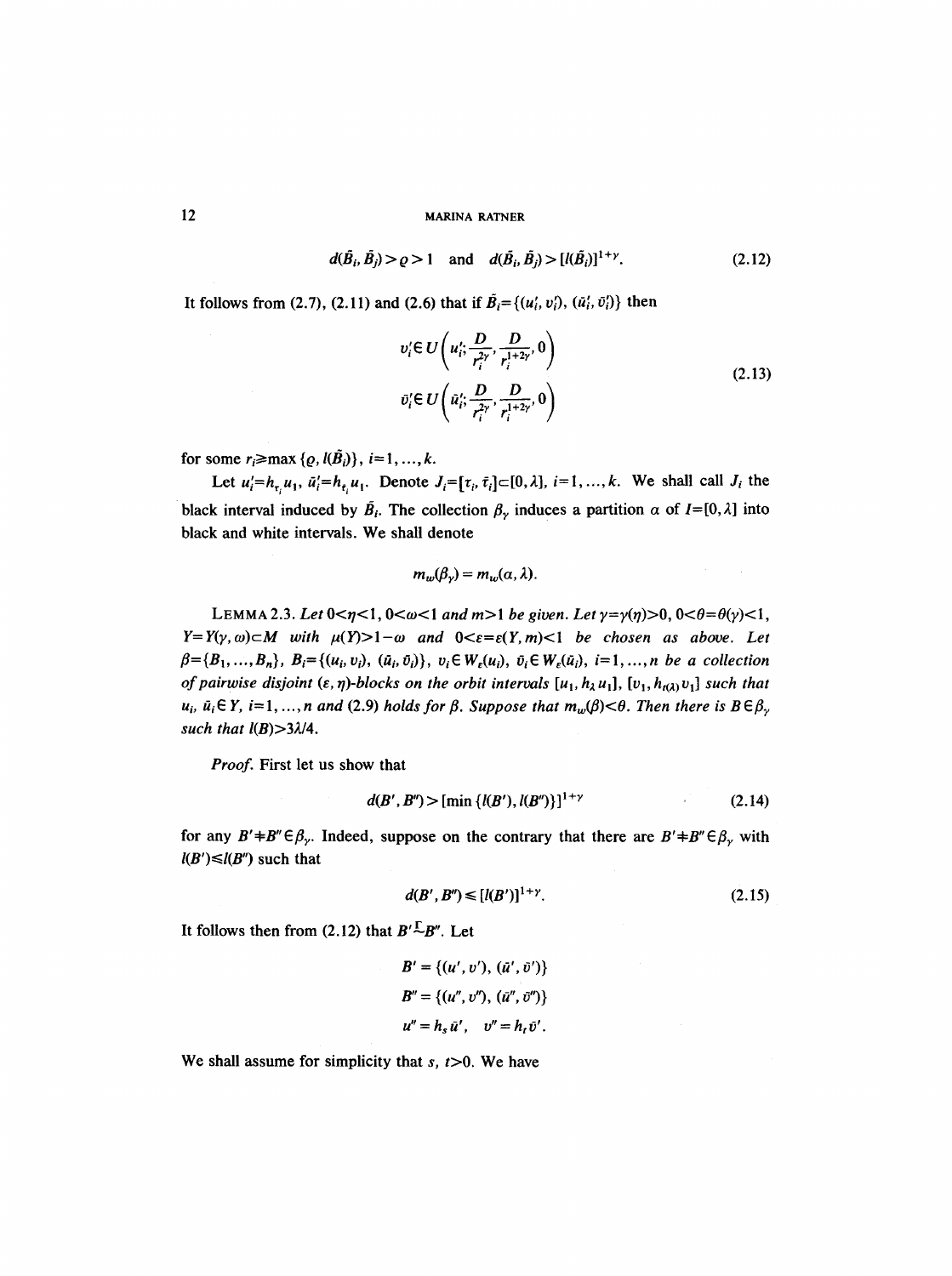$$
s \leq [l(B')]^{1+\gamma}, \quad t \leq 3s \tag{2.16}
$$

by (2.15) and (2.9).

Let  $(x, y) \in G \times G$  cover  $(u'', v'')$ ,  $(\bar{x}, \bar{y}) \in G \times G$  cover  $(\bar{u}', \bar{v}')$  and  $x = H_s \bar{x}$ . We have

$$
y = \mathbf{D} \cdot H_t \bar{y} \quad \text{for some } \mathbf{e} + \mathbf{D} \in \Gamma \tag{2.17}
$$

since  $B'^{\mathbb{L}}B''$ . It follows from (2.13) that

$$
x \in U\left(\bar{y}; \frac{D}{r^{2\gamma}}, \frac{D}{r^{1+2\gamma}}, s\right) \text{ and}
$$
  

$$
\mathbf{D} \cdot \bar{y} \in U\left(x; \frac{D}{r^{2\gamma}}, \frac{D}{r^{1+2\gamma}}, -t\right)
$$
 (2.18)

for some  $r \ge \max \{ \varrho, l(B') \}$ . Also

$$
0 < s, t \leq 3r^{1+\gamma} \quad \text{by (2.16)}\tag{2.19}
$$

Let  $\tau_0 = \frac{1}{2} \log r^{1+1.5y}$ ,  $\tau_0 > t_0$  by (2.5). Since  $u'' \in Y \subset \hat{Y}$  it follows from the definition of  $\bar{Y}$  and  $t_0$  in (2.4) that the relative length measure of K on  $[u'', g_{-\tau_0} u'']$  is greater than 1-0.2 $\gamma$ . This implies that there is  $\tau$  satisfying

$$
(1-0.2\gamma)\,\tau_0\!<\!\tau\!\leq\!\tau_0
$$

such that  $g_{-x}u'' \in K$  and therefore

$$
z = G_{-\tau} x \, \epsilon \, p^{-1}(K) = \bar{K}.
$$
 (2.20)

We have using  $(2.18)$  and  $(1.1)$ 

$$
z \in U\left(G_{-\tau}\tilde{y}; \frac{D}{r^{2\gamma}}, \frac{De^{2\tau}}{r^{1+2\gamma}}, \frac{s}{e^{2\tau}}\right)
$$
  

$$
\mathbf{D} \cdot G_{-\tau}\tilde{y} \in U\left(z; \frac{D}{r^{2\gamma}}, \frac{De^{2\tau}}{r^{1+2\gamma}}, \frac{-t}{e^{2\tau}}\right)
$$
(2.21)

where

$$
r^{1+1.1\gamma} < r^{(1+1.5\gamma)(1-0.2\gamma)} < e^{2\tau} \leq e^{2\tau_0} = r^{1+1.5\gamma}.
$$

This implies via **(2.21), (2.19) and (2.5)** that

$$
d(G_{-\tau}\bar{y},z) < \Delta
$$
 and  $d(D \cdot G_{-\tau}\bar{y},z) < \Delta$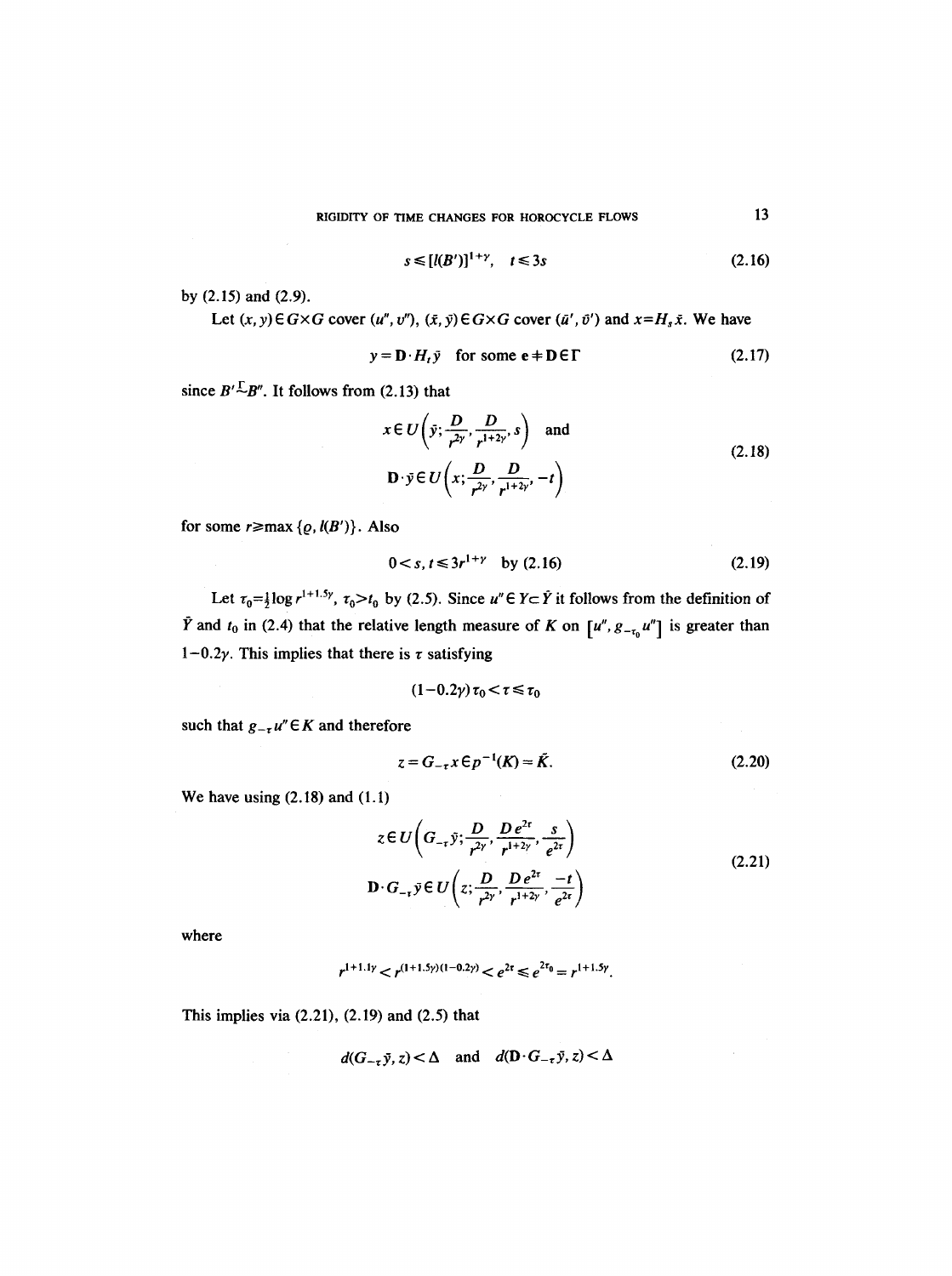and that

$$
D = e \quad by (2.3) \text{ and } (2.20)
$$

which contradicts (2.17). Thus we proved (2.14). It also follows from the proof that if  $B'\stackrel{\Gamma}{\sim}B''$ ,  $B'$ ,  $B''\in \beta_{\gamma}$ , then

$$
d(B',B'') > \varrho > 1.
$$

This and (2.12) imply that

$$
d(B',B'')>Q>1
$$

for all  $B' + B'' \in \beta_{\gamma}$ .

Now let  $\alpha$  be the partition of I=[0,  $\lambda$ ] into black and white intervals induced by  $\beta_{\gamma}$ . We have using (2.12) and (2.14)

> $l(J) > 1$  for every white  $J \in \alpha$  $d(J_i, J_i)$  > [min  $\{l(J_i), l(J_i)\}\]^{1+\gamma}$ for any two black  $J_i$ ,  $J_j \in \alpha$ .

Also

$$
m_w(\alpha,\lambda) \le m_w(\beta) < \theta
$$

by the condition of the lemma. It follows then from Lemma 2.2 that there is a black  $J \in \alpha$  with  $l(J) > 3\lambda/4$ . This says that there is  $B \in \beta_{\gamma}$  such that  $l(B) > 3\lambda/4$ . This completes the proof.  $Q.E.D.$ 

*Proof of basic Lemma 2.1.* For given  $0 < \eta < 1$ ,  $0 < \omega < 1$  and  $m > 1$  we choose  $\gamma = \gamma(\eta) > 0$ ,  $0 < \theta = \theta(\gamma) < 1$ , a compact  $Y = Y(\gamma, \omega) \subset M$ ,  $\mu(Y) > 1 - \omega$  and  $0 < \varepsilon = \varepsilon(Y, m) < 1$  as above.

Let  $u \in Y$ ,  $v \in U(u; \varepsilon)$  and let  $A \subset \mathbb{R}^+$  satisfy (i)-(iii). For  $\lambda \in A$  denote

$$
A_{\lambda}=A\cap[0,\lambda]
$$

and assume that

$$
l(A_{\lambda})/\lambda > 1 - \frac{\theta}{8}.
$$
 (2.22)

Let us construct a collection  $\beta(\lambda)$  of pairwise disjoint  $(\varepsilon, \eta)$ -blocks as in Lemma 2.3. To do this take u, v and set  $u_1 = u$ ,  $v_1 = v$ . Let  $(x_1, y_1) \in G \times G$  cover  $(u_1, v_1)$  and let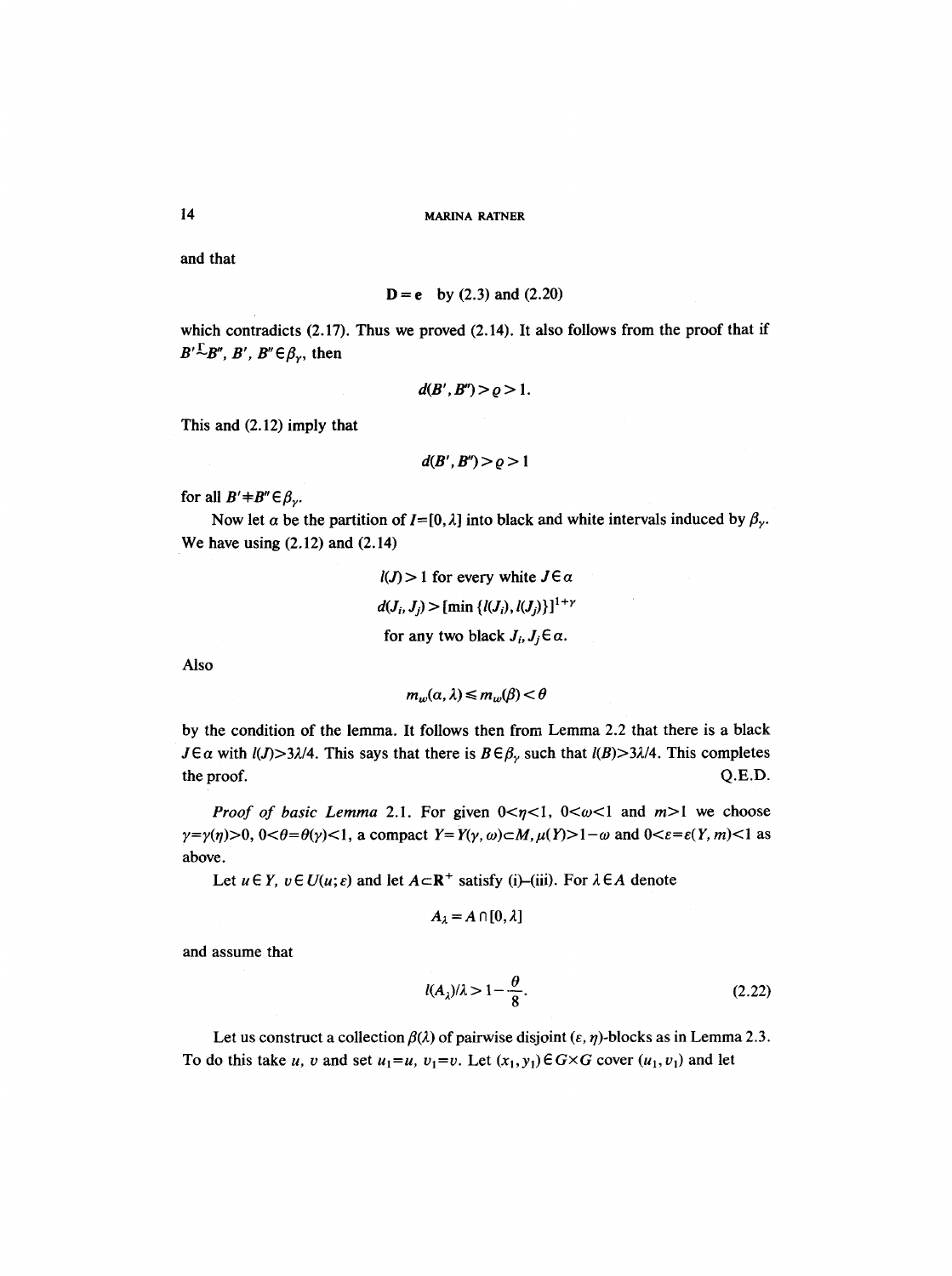RIGIDITY OF TIME CHANGES FOR HOROCYCLE FLOWS

$$
\bar{s}_1 = \sup \{ s \in A_{\lambda} \cap [0, l_0(x_1, y_1, \eta)] : H_{t(s)} y_1 \in U(H_s x_1, \varepsilon) \}.
$$

Let  $B_1$  be the  $(\varepsilon,\eta)$ -block of  $u_1,v_1$  of length  $\bar{s}_1$ ,  $B_1 = \{(u_1,v_1), (u_1,\bar{v}_1)\}$ , where  $\bar{u}_1 = h_{\bar{s}_1} u_1 \in Y$ , since Y is compact.

To define  $B_2$  we take

$$
s_2 = \inf \{ s \in A_\lambda : s > \bar{s}_1 \}
$$
  

$$
t(s_2) = \inf \{ t(s) : s \in A_\lambda, s > \bar{s}_1 \}
$$

and apply the above procedure to

$$
u_2 = h_{s_2} u_1, \quad v_2 = h_{t(s_2)} v_1.
$$

It is clear that  $u_2 \in Y$ , since Y is compact. This process defines a collection  $\beta(\lambda) = \{B_1, ..., B_n\}$  of  $(\varepsilon, \eta)$ -blocks on the orbit intervals  $[u_1, h_\lambda u_1], [v_1, h_{\iota(\lambda)} v_1], B_i =$  $\{(u_i, v_i), (\bar{u}_i, \bar{v}_i)\}, u_i, \bar{u}_i \in Y, i=1, ..., n$ . Let

$$
u_i = h_{s_i} u_1, \quad \bar{u}_i = h_{s_i} u_1
$$
  

$$
v_i = h_{t_i} v_1, \quad \bar{v}_i = h_{\bar{t}_i} v_1, \quad i = 1, 2, ..., n.
$$

Suppose that  $B_i^T B_j$ ,  $i < j$ . Then

$$
\max\left\{s_j-\bar{s}_i, t_j-\bar{t}_i\right\}\geq m
$$

by (2.2) and our choice of  $\varepsilon$ . This implies via (iii) that

$$
|(t_j-\bar{t}_i)-(s_j-\bar{s}_i)| \leq (s_j-\bar{s}_i)^{1-\eta}.
$$

Suppose that  $B_i^* \stackrel{\epsilon}{\sim} B_j$ ,  $i < j$ . It follows from the construction of  $B_i, B_j$  that

$$
s_j - s_i \ge l_0(u_i, v_i, \eta) > m
$$

and therefore

$$
\begin{aligned} \left| (t_j - t_i) - (s_j - s_i) \right| &\le (s_j - s_i)^{1 - \eta} \\ \left| (\bar{t}_j - t_i) - (\bar{s}_j - s_i) \right| &\le (\bar{s}_j - s_i)^{1 - \eta} \end{aligned}
$$

by (iii). This implies that

$$
s_j - s_i > l_0(u_i, v_i, \eta)
$$

and that  $B_i$  and  $B_j$  are disjoint.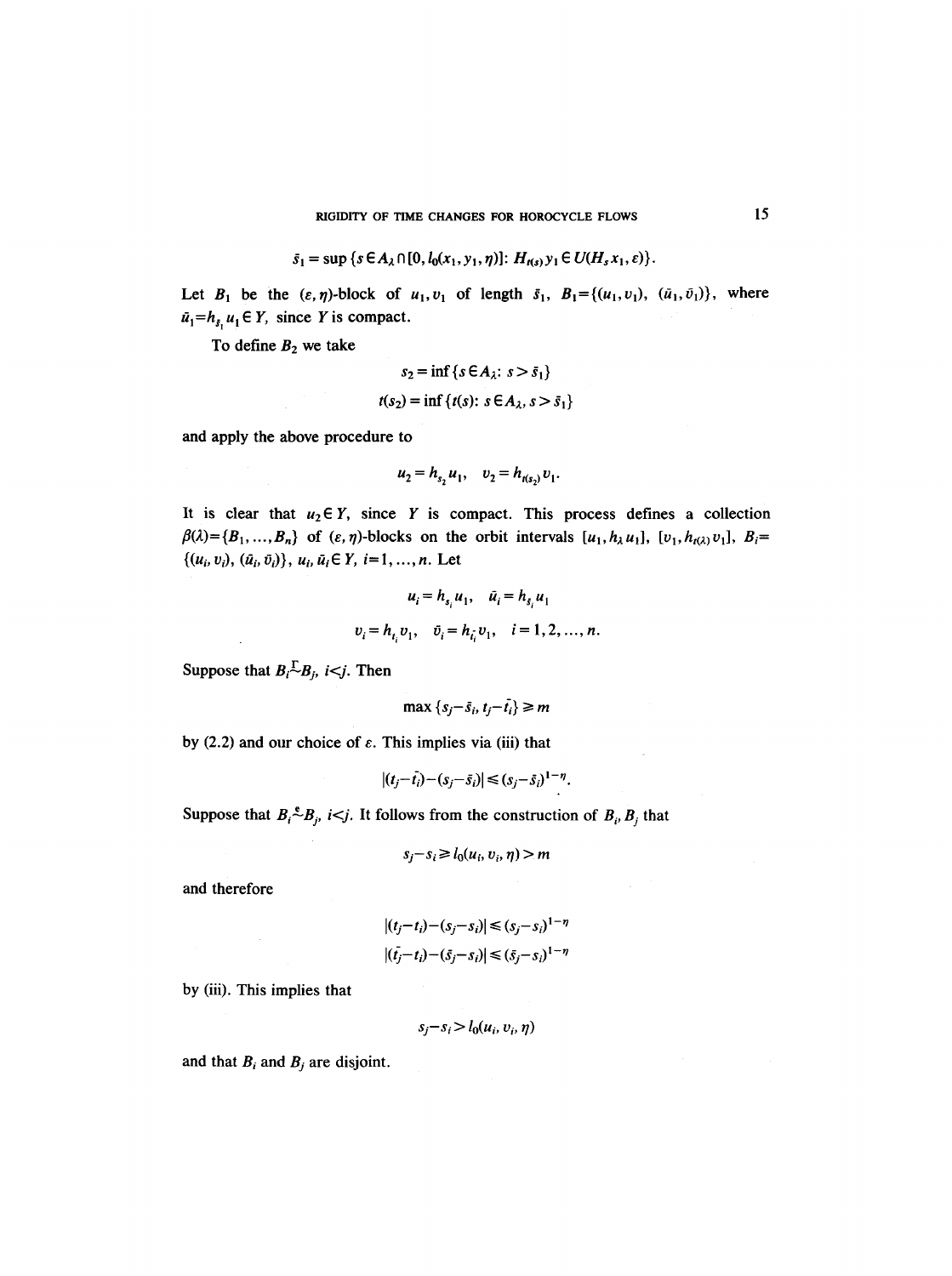Thus  $\beta(\lambda)$  satisfies all conditions of Lemma 2.4. We have

 $\mathcal{L}$ 

$$
m_w(\beta(\lambda)) < \theta
$$

by (2.22), since each  $s \in A_\lambda$  belongs to a black interval induced by  $\beta(\lambda)$ . This implies by Lemma 2.3 that there is  $B_{\lambda} \in \beta_{\gamma}(\lambda)$ ,  $B_{\lambda} = \{(u_{\lambda}, v_{\lambda}), (u_{\lambda}, \bar{v}_{\lambda})\}$  such that

 $l(B_\lambda)$  > 3 $\lambda$ /4.

It follows then from (2.13) that

$$
v_{\lambda} \in U\left(u_{\lambda}; \frac{D}{\lambda^{2\gamma}}, \frac{D}{\lambda^{1+2\gamma}}, 0\right). \tag{2.23}
$$

This proves (1) with  $s_{\lambda}$  such that  $h_{s_{\lambda}} u = u_{\lambda}$ .

Now let  $A_{\lambda} \neq \emptyset$  for all  $\lambda \geq \lambda_0$  and let

$$
l(A_{\lambda})/\lambda > 1 - \frac{\theta}{8}
$$
 (2.24)

for all  $\lambda \in A$  with  $\lambda \ge \lambda_0$ . It follows from (2.24) that there are  $\lambda_n \in A$ ,  $\lambda_n \ge \lambda_0$ , n=1,2,...  $\lambda_n \rightarrow \infty$ ,  $n \rightarrow \infty$  such that

$$
\lambda_n < \lambda_{n+1} < \frac{9}{8}\lambda_n, \quad n = 1, 2, \dots
$$
 (2.25)

Let  $B_{\lambda_n} \in \beta_{\gamma}(\lambda_n)$  be as above. We have

$$
l(B_{\lambda}) > 3\lambda_n/4.
$$

This and (2.25) imply that

$$
B_{\lambda} \cap B_{\lambda} \neq \emptyset, \quad n = 1, 2, \dots
$$

and therefore

$$
B_{\lambda_n} \subset B_{\lambda_{n+1}}, \quad n = 1, 2, \ldots.
$$

This implies via (2.23) that

$$
v_{\lambda_1} \in U\left(u_{\lambda_1}; \frac{D}{\lambda_n^{2\gamma}}, \frac{D}{\lambda_n^{1+2\gamma}}, 0\right)
$$

for all  $\lambda_n$ ,  $n=1,2,...$ . This says that  $v_{\lambda_1}=u_{\lambda_1}$  and therefore  $v=h_pu$  for some  $p \in \mathbf{R}$ . Q.E.D.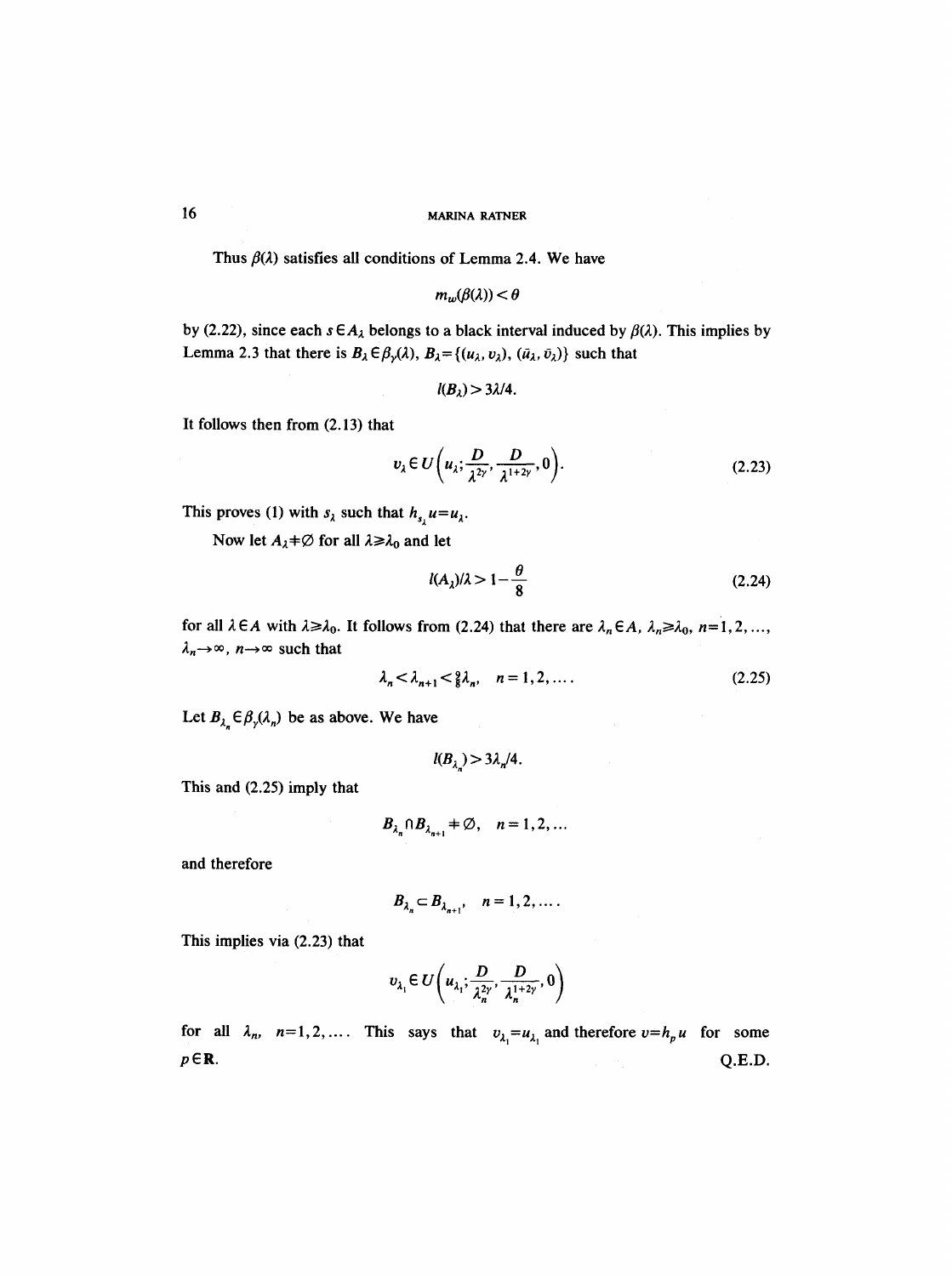#### **3. The class K(M)**

Let us recall that a positive measurable function  $\tau$  on  $M=\Gamma\setminus G$ ,  $\Gamma\in\mathbb{T}$  belongs to  $K(M)$ , if  $\tau$  and  $\tau^{-1}$  are bounded and

$$
\left| \int_{M} \varphi(x) \, \varphi(h, x) \, d\mu \right| \le D|t|^{-\alpha}.\tag{3.1}
$$

for some  $D=D(\tau)>0$ ,  $0 and all  $t=0$ , where  $\varphi=\tau-\bar{\tau}$ .$ 

LEMMA 3.1. Let  $\varphi: M \rightarrow \mathbb{R}$  *be measurable, bounded,*  $\varphi = 0$  *and let* (3.1) *hold for*  $\varphi$ *with some D(* $\varphi$ *),*  $\alpha(\varphi)$ *>0. Then given*  $\omega$ *>0 there are P=P(* $\omega$ *)* $\subset$ *M with*  $\mu$ *(P)>1-* $\omega$  *and m=m(P)>O such that if xEP then* 

$$
\left|\int_0^t \varphi(h_u x) \, du\right| \leq t^{1-\alpha'}
$$

*for all t* $\geq m$ *, where*  $\alpha' = \alpha'(\varphi) = \alpha(\varphi)/8$ *.* 

 $\mathcal{L}_{\mathrm{in}}$ 

*Proof.* Denote

$$
s_i(x) = \int_0^t \varphi(h_u x) du
$$
  

$$
C(t) = \int_M \varphi(x) \varphi(h_i x) d\mu.
$$

We claim that

$$
\int_{M} [s_{i}(x)]^{2} d\mu \leq D t^{2-\alpha}
$$
\n(3.2)

for some  $\bar{D}$ >0 and all t>0, where  $\alpha = \alpha(\varphi)$  is as in (3.1). Indeed, we have using (3.1)

$$
\int_{M} [s_{t}(x)]^{2} d\mu = \int_{M} \left( \int_{0}^{t} \int_{0}^{t} \varphi(h_{s} x) \varphi(h_{u} x) ds du \right) d\mu
$$
  
= 
$$
\int_{0}^{t} \int_{0}^{t} C(u-s) ds du \le 2 \int_{0}^{t} \left( \int_{0}^{t} |C(v)| dv \right) ds
$$
  

$$
\le \frac{2D}{1-\alpha} t^{2-\alpha} = D t^{2-\alpha}.
$$

It follows from (3.2) that

$$
\mu\{x \in M : |s_i(x)| \ge t^{1 - \alpha/4}\} \le \bar{D}t^{-\alpha/2}.
$$
\n(3.3)

2-868282 *Acta Mathematica* 156. Imprim6 le 10 mars 1986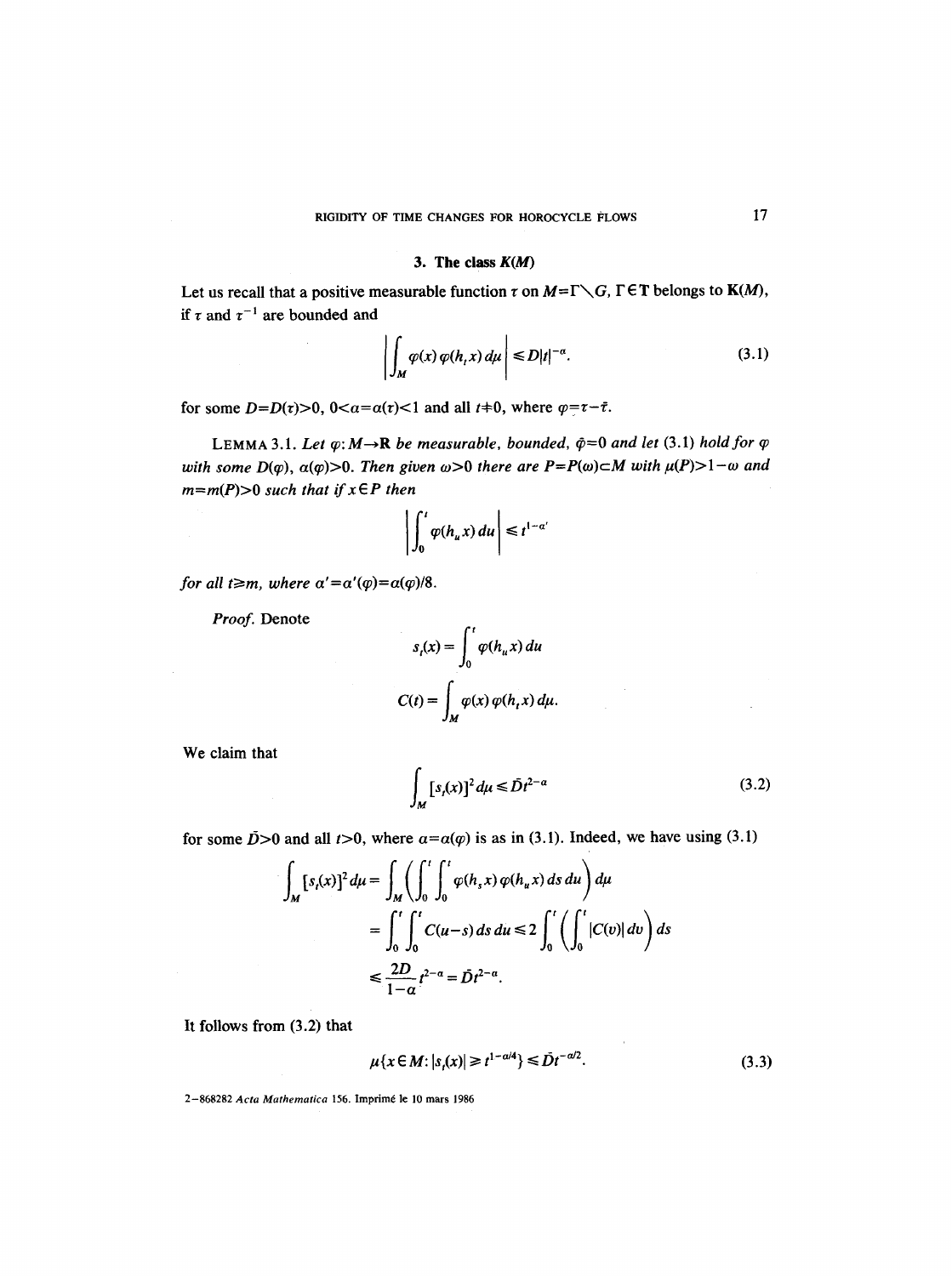Denote

$$
A_{t} = \{x \in M : |s_{t}(x)| < t^{1 - \alpha/4}\}, \quad t > 0
$$

$$
p_{n} = n^{4/\alpha}, \quad n = 1, 2, ....
$$

We have using  $(3.3)$ 

$$
\mu(A_{p_n}) \geq 1 - \frac{\bar{D}}{n^2}, \quad n = 1, 2, \dots
$$

Given  $\omega > 0$ , let  $k_0 = k_0(\omega)$  be such that

$$
\bar{D}\sum_{k\geq k_0}\frac{1}{k^2}<\omega
$$

and let  $P = P(\omega) = \bigcap_{k \ge k_0} A_{p_k}$ . We have

$$
\mu(P) > 1 - \omega
$$

and if  $x \in P$  then

 $|s_{p_k}(x)| < p_k^{1-\alpha/4}$ 

for all  $k \ge k_0$ .

Now let  $t \ge p_{k_0}$  and let  $k \ge k_0$  be such that

$$
p_k < t \leq p_{k+1}.
$$

One can compute that

$$
p_{k+1} - p_k = Q p_k^{1 - a/4}
$$

for some  $Q>0$  and all  $k=1, 2, \ldots$ . This implies that

$$
t=p_k+q
$$

where  $0 < q \le Qp_k^{1-\alpha/4}$ . For  $x \in P$  we have using (3.2)

$$
|s_t(x)| \le |s_{p_k}(x)| + \left| \int_{p_k}^{p_k+q} \varphi(h_u x) \, du \right| \le \bar{Q} p_k^{1-a/4} < \bar{Q} t^{1-a/4}
$$

for some  $\overline{Q}$  >0, since  $\varphi$  is bounded. This completes the proof. Q.E.D.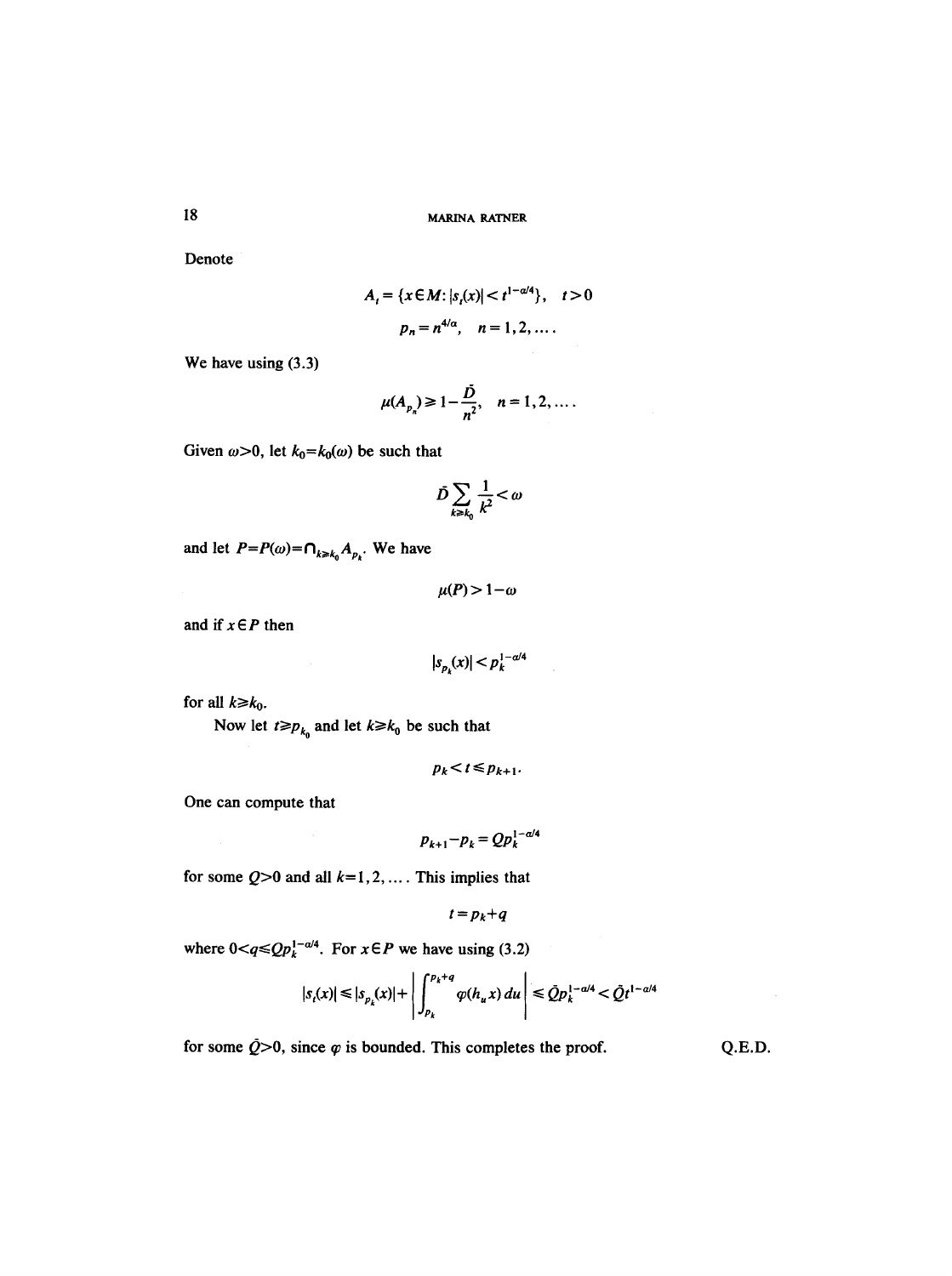#### **4. Time changes and a conjugacy**  $\psi$

In this section we shall prove Theorem 1.

Let  $M_i = \Gamma_i | G$ ,  $\Gamma_i \in \mathbf{T}$  and let  $\tau_i : M_i \to \mathbf{R}^+$  be a time change for the horocycle flow  $h_i^{(i)}$ on  $(M_i, \mu_i)$ , *i*=1,2. Suppose that  $\tau_i \in K(M_i)$  and let

$$
\int_{M_i} \tau_i d\mu_i = a > 0
$$
\n
$$
\varphi_i = \tau_i - a
$$
\n
$$
\sup_{x \in M_i} {\tau_i(x), \tau_i^{-1}(x)} \le K
$$
\n(4.1)

for some  $K>1, i=1, 2$ .

We shall assume without loss of generality that  $a=1$ . Let  $h_t^{\tau_i}$  be obtained from  $h_t^{(i)}$ by the time change  $\tau_i$  and let  $\psi : (M_1,\mu_{\tau_1}) \rightarrow (M_2,\mu_{\tau_2})$  be measure preserving and

$$
\psi h_t^{\tau_1}(x) = h_t^{\tau_2} \psi(x)
$$
 (4.2)

for  $\mu_{\tau}$ -a.e.  $x \in M_1$  and all  $t \in \mathbb{R}$ , where  $d\mu_{\tau}(x) = \tau_i(x) d\mu_i(x)$ ,  $i=1,2$ .

Let  $0 < a'_{i} = a'(\varphi_{i}) < 1$  be as in Lemma 3.1 for  $\varphi_{i} = \tau_{i} - 1$ ,  $i = 1, 2$  and let

$$
\eta = \frac{1}{2} \min \left\{ \alpha'_1, \alpha'_2 \right\}.
$$

Let  $\gamma = \gamma(\eta) > 0$  and  $0 < \theta = \theta(\gamma) < 1$  be chosen as in Lemma 2.1.

Since  $\psi$  is measure preserving and  $\mu_{\tau}$  is equivalent to  $\mu_{i}$ , i=1,2, there is  $0 < \omega < \theta/(200K^4)$  such that

$$
\mu_1(\psi^{-1}(A)) < \frac{\theta}{200K^4}
$$

whenever  $\mu_2(A) < \omega$ .

Let  $P_i = P_i(\omega) \subset M_i$ ,  $\mu_i(P_i) > 1 - \omega$  and  $m_i = m_i(P_i) > 0$  be as in Lemma 3.1 for  $\varphi_i$ ,  $i=1,2$ . If  $x \in P_i$  then

$$
\left|\int_0^t \varphi_i(h_u^{(i)}x)\,du\right|\leq t^{1-2\eta}
$$

for all  $t\geq max \{m_1, m_2\}$ ,  $i=1,2$ . This implies that there is  $m_0\geq max \{m_1, m_2\}$  such that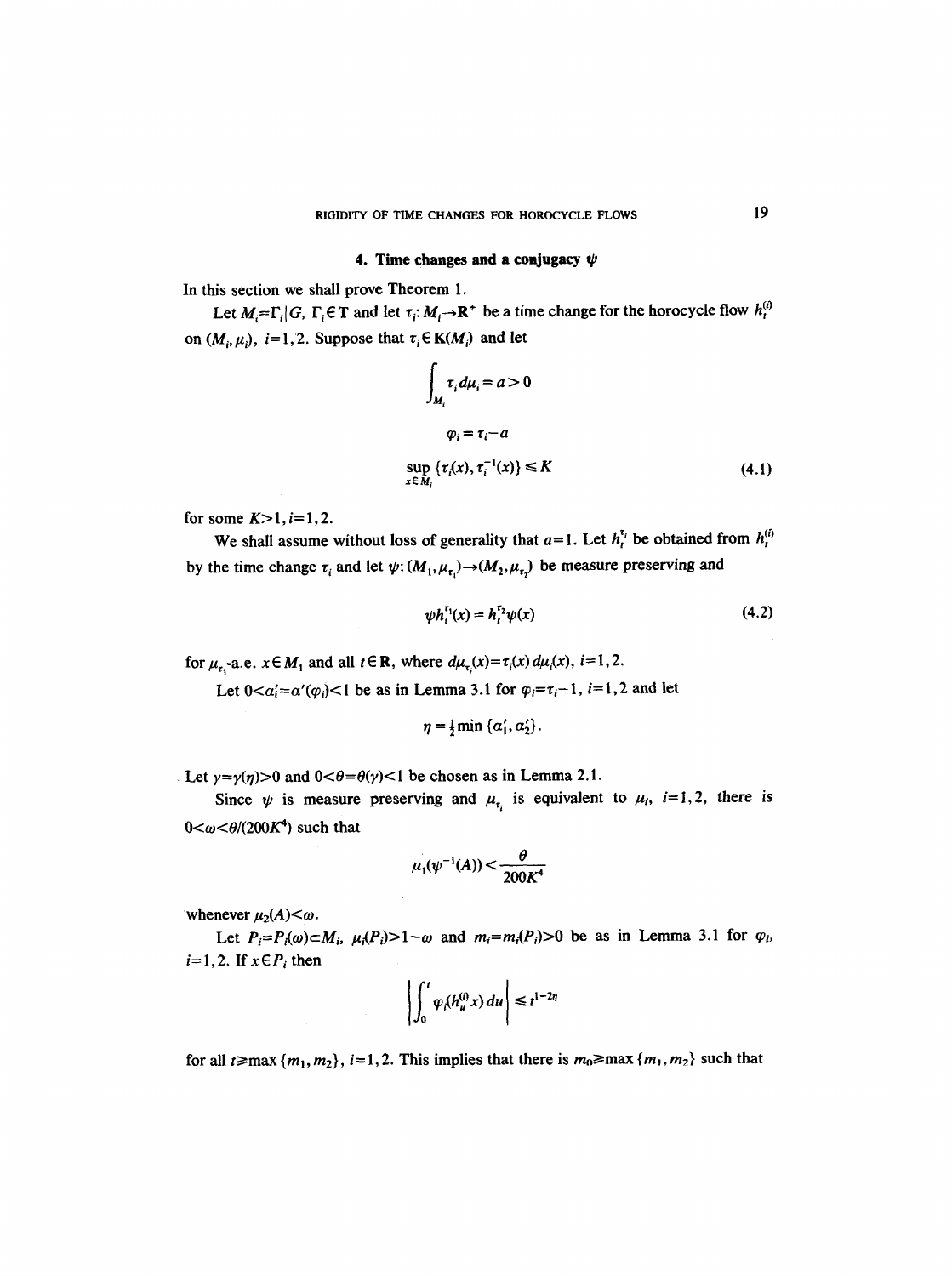$$
\left| \int_0^t \varphi_i(h_u^{(i)} x) \, du \right| \leq \frac{1}{200 K^4} \, t^{1-\eta} \tag{4.3}
$$

for all  $x \in P_i$  and all  $t \ge m_0$ ,  $i=1,2$ .

Set  $m=2K^4m_0$  and let  $Y=Y(y, \omega)\subset M_2$ ,  $\mu_2(Y)>1-\omega$  and  $0<\varepsilon=\varepsilon(Y, m)<1$  be as in Lemma 2.1 for  $h_t^{(2)}$  on  $(M_2,\mu_2)$ .

Since  $\psi: M_1 \rightarrow M_2$  is measurable, there is a compact  $\Lambda \subset M_1$ ,  $\mu_1(\Lambda) > 1-\omega$  such that  $\psi$  is uniformly continuous on  $\Lambda$ . Let  $0<\delta<\varepsilon/2$  be such that if u,  $v \in \Lambda$ ,  $d(u, v) < \delta$  then  $d(\psi(u), \psi(v)) < \varepsilon/2$ . Let now  $0 < \delta' < \delta$  be so small that if  $x \in G$  and  $y \in W_{\delta'}(x)$  then

$$
H_{q(t)} y \in W_{\delta/2}(H_t x) \quad \text{and} \quad |q(t) - t| \le \delta t \tag{4.4}
$$

for all  $0 \le t \le 2K^2$  (see section 1 for the definition of  $q(t)$  and  $W_0$ ).

Let  $X = P_1 \cap \Lambda \cap \psi^{-1}(P_2 \cap Y)$ . We have

$$
\mu_1(X) > 1 - \frac{\theta}{50K^4}
$$

For  $x \in M_i$  and  $t \in \mathbb{R}$  denote

$$
\xi_i(x, t) = \int_0^t \tau_i(h_u^{(i)} x) du, \quad i = 1, 2.
$$

For  $u \in M_1$  and  $t \in \mathbb{R}$  let  $z(u, t)$  be defined by

$$
\xi_1(u,t) = \xi_2(\psi(u), z(u,t)).
$$
\n(4.5)

It follows from (4.2) that

$$
\psi h_t^{(1)}(u) = h_{z(u, t)}^{(2)} \psi(u)
$$

for  $\mu_1$ -a.e.  $u \in M_1$  and all  $t \in \mathbb{R}$ . Expression (4.1) implies that

$$
\frac{1}{K^2}t \le z(u,t) \le K^2t \tag{4.6}
$$

for all  $u \in M_1$ ,  $t \ge 0$ .

Since  $h_t^{(1)}$  is ergodic, there are  $V_n \subset M$ ,  $\mu_1(V_n) > 1 - 2^{-n}$  and  $t_n > 1$ ,  $t_n \nearrow \infty$ ,  $n \to \infty$  such that if  $u \in V_n$  and  $|t| \ge t_n/2$  then

$$
|z(u, t) - t| \le |t| \, n^{-1} \tag{4.7}
$$

and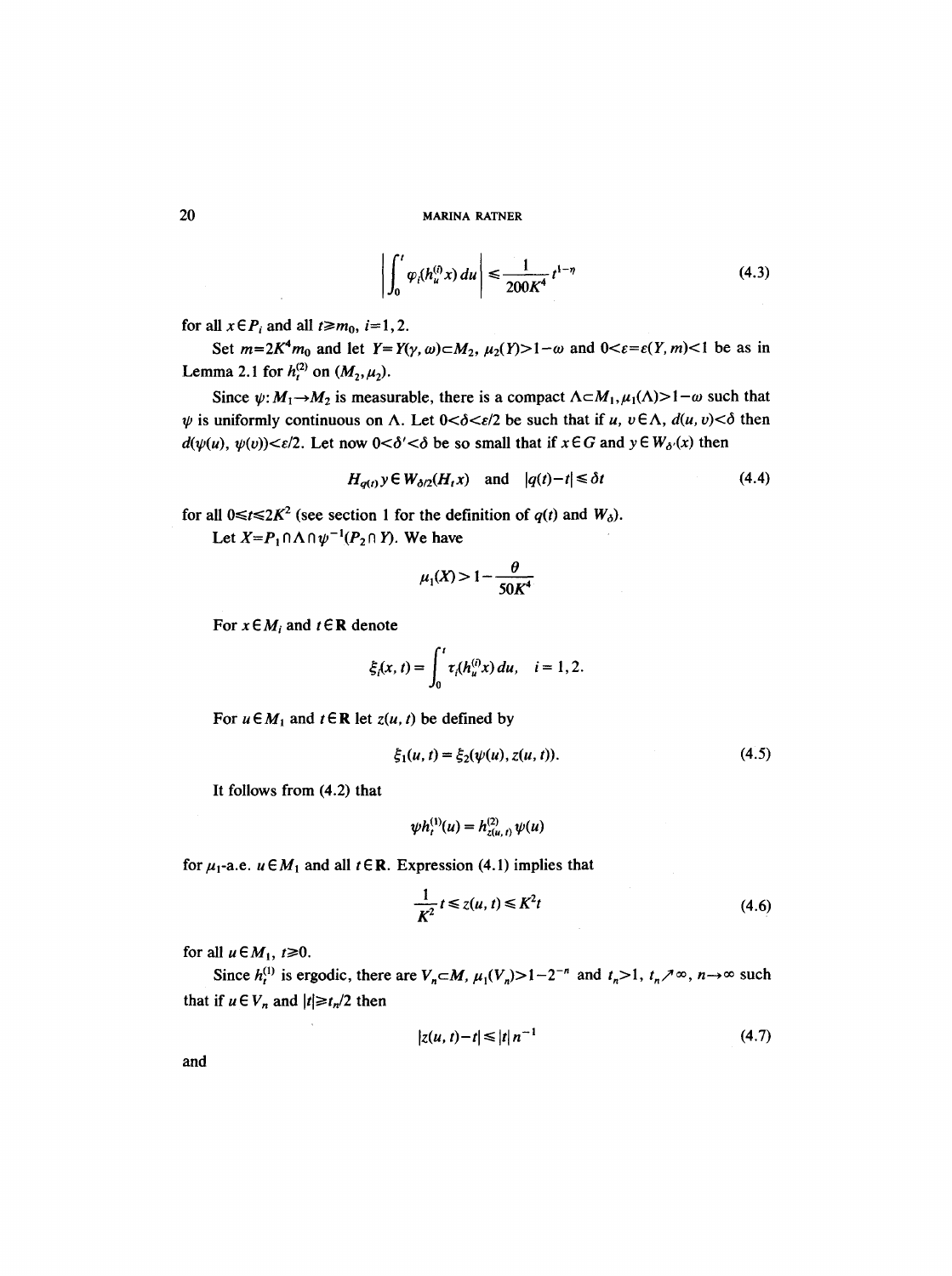the relative length measure of X on [u, 
$$
h_l^{(1)}u
$$
] is at least  $1 - \frac{\theta}{40K^4}$ . (4.8)

We shall use (4.7) in the proof of Lemma 4.2 below and (4.8) in the proof of Lemma 4.1. Let  $r_n = \frac{1}{2} \log t_n^{1+\gamma}$  and let  $V = \bigcap_n g_{-r_n}^{(1)} V_n$ ,  $\mu_1(V) > 0$ .

LEMMA 4.1. Let u,  $v \in V$  and  $v = g_a^{(1)} h_\beta^{*(1)} u$  for some  $|\alpha|, |\beta| < \delta'$ . Then

$$
d(\bar{v}_n, g_{\alpha}^{(2)} h_{\beta}^{*(2)} \bar{u}_n) \rightarrow 0, \ \ n \rightarrow \infty,
$$

 $where \ \bar{u}_n = g_{-r_n}^{(2)} \psi g_{r_n}^{(1)} u, \ \bar{v}_n = g_{-r_n}^{(2)} \psi g_{r_n}^{(1)} v.$ 

*Proof.* Denote

$$
u_n = g_{r_n}^{(1)} u, \quad v_n = g_{r_n}^{(1)} v
$$
  

$$
u'_n = \psi(u_n), \quad v'_n = \psi(v_n).
$$

We have using  $(4.4)$  and  $(1.3)$ 

$$
v_n = g_\alpha^{(1)} h_{\beta_n}^{*(1)} u_n
$$
  
\n
$$
h_t^{(1)} u_n \in U\left(h_{-\beta_n}^{*(1)} g_{-\alpha}^{(1)} h_{q(t)}^{(1)} v_n; \frac{4}{t_n^{''}}, \frac{4}{t_n^{(1+2\gamma)}}, 0\right)
$$
\n(4.9)

for all  $0 \le t \le 2t_n$ , where  $\beta_n = \beta t_n^{-(1+\gamma)}$ ,  $n = 1, 2, ...$ .

For  $p \in \mathbb{R}$  denote

$$
u_n(p) = h_p^{(1)} u_n, \quad v_n(p) = h_p^{(1)} v_n
$$
  
s(p) = z(u\_n, p), \quad a(p) = z(v\_n, p).

We have

$$
u'_{n}(s(p)) = h_{s(p)}^{(2)} u'_{n} = \psi u_{n}(p)
$$
  

$$
v'_{n}(a(p)) = h_{a(p)}^{(2)} v'_{n} = \psi v_{n}(p).
$$

Let

$$
B_n = \{p \in [0, t_n]: u_n(p) \in X, v_n(q(p)) \in X\}, \quad n = 1, 2, \ldots.
$$

It follows from (4.8) and (4.9) that

$$
l(B_n)/t_n > 1 - \frac{\theta}{18K^4}, \quad n = 1, 2, ... \tag{4.10}
$$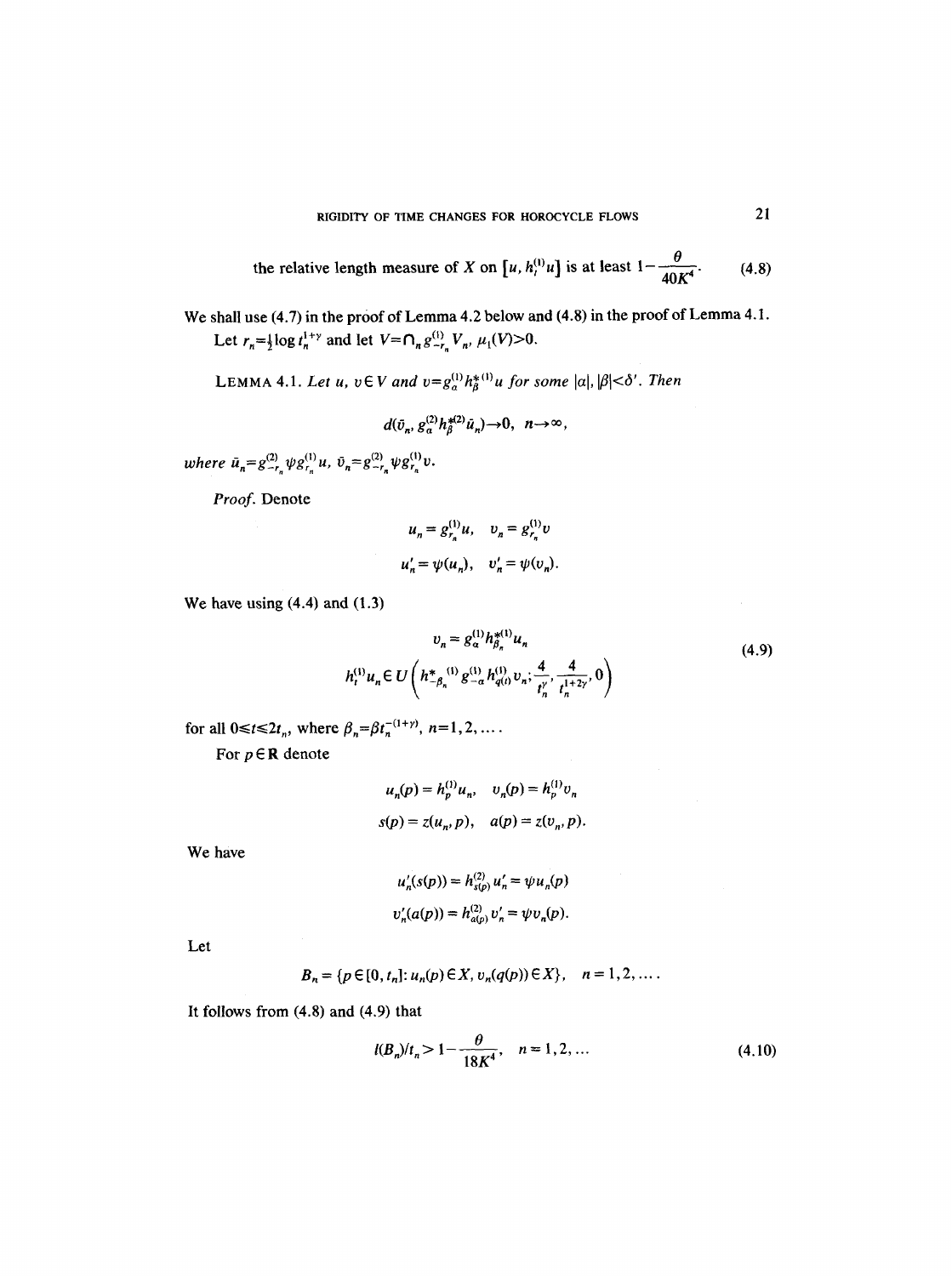if  $\delta' > 0$  is sufficiently small. It follows from the definition of X that if  $p \in B_n$  then

$$
u_n(p), v_n(q(p)) \in P_1 \cap \Lambda
$$
  

$$
u'_n(s(p)), v'_n(a(q(p))) \in Y \cap P_2
$$

and

$$
v'_n(a(q(p))) \in U(u'_n(s(p)); \varepsilon/2), \quad n = 1, 2, ... \tag{4.11}
$$

Suppose that

$$
s(p') - s(p) \ge m
$$

for some *p*,  $p' \in B_n$ ,  $p \leq p'$ . It follows then from (4.6) and (4.9) that

$$
p'-p \ge m/K^2 = 2K^2 m_0
$$
  
q(p')-q(p) \ge K^2 m\_0  

$$
a(q(p'))-a(q(p)) \ge m_0
$$

and therefore

$$
|(s(p') - s(p)) - (p' - p)| \le 0.01(s(p') - s(p))^{1 - \eta}/K^2
$$
  

$$
|(a(q(p')) - a(q(p))) - (q(p') - q(p))| \le 0.01(q(p') - q(p))^{1 - \eta}/K^2
$$
 (4.12)

by (4.3) and (4.6), since  $u_n(p)$ ,  $v_n(q(p)) \in P_1$  and  $u'_n(s(p))$ ,  $v'_n(a(q(p))) \in P_2$ . Denote

 $\hat{\mathcal{A}}$ 

$$
p_0 = p_0(n) = \inf B_n, \quad \bar{p} = \bar{p}(n) = \sup B_n
$$
  
\n
$$
s_0 = s_0(n) = s(p_0), \quad \bar{s} = \bar{s}(n) = s(\bar{p}), \quad \bar{s} - s_0 = \lambda_n
$$
  
\n
$$
a_0 = a_0(n) = a(q(p_0)), \quad \bar{a} = \bar{a}(n) = a(q(\bar{p}))
$$
  
\n
$$
B'_n = s(B_n) \subset [s_0, \bar{s}], \quad n = 1, 2, ....
$$

We can assume without loss of generality that  $p_0,~\bar{p} \in B_n$ . We have using (4.10) and (4.6)  $\sqrt{a}$ 

$$
\left(1 - \frac{\theta}{18K^4}\right)t_n \leq \bar{p} - p_0 \leq t_n
$$
\n
$$
\frac{\left(1 - \frac{\theta}{18K^4}\right)}{K^2}t_n \leq \lambda_n \leq K^2 t_n
$$
\n
$$
l(B'_n)/\lambda_n \geq 1 - \frac{\theta}{18}.
$$
\n(4.13)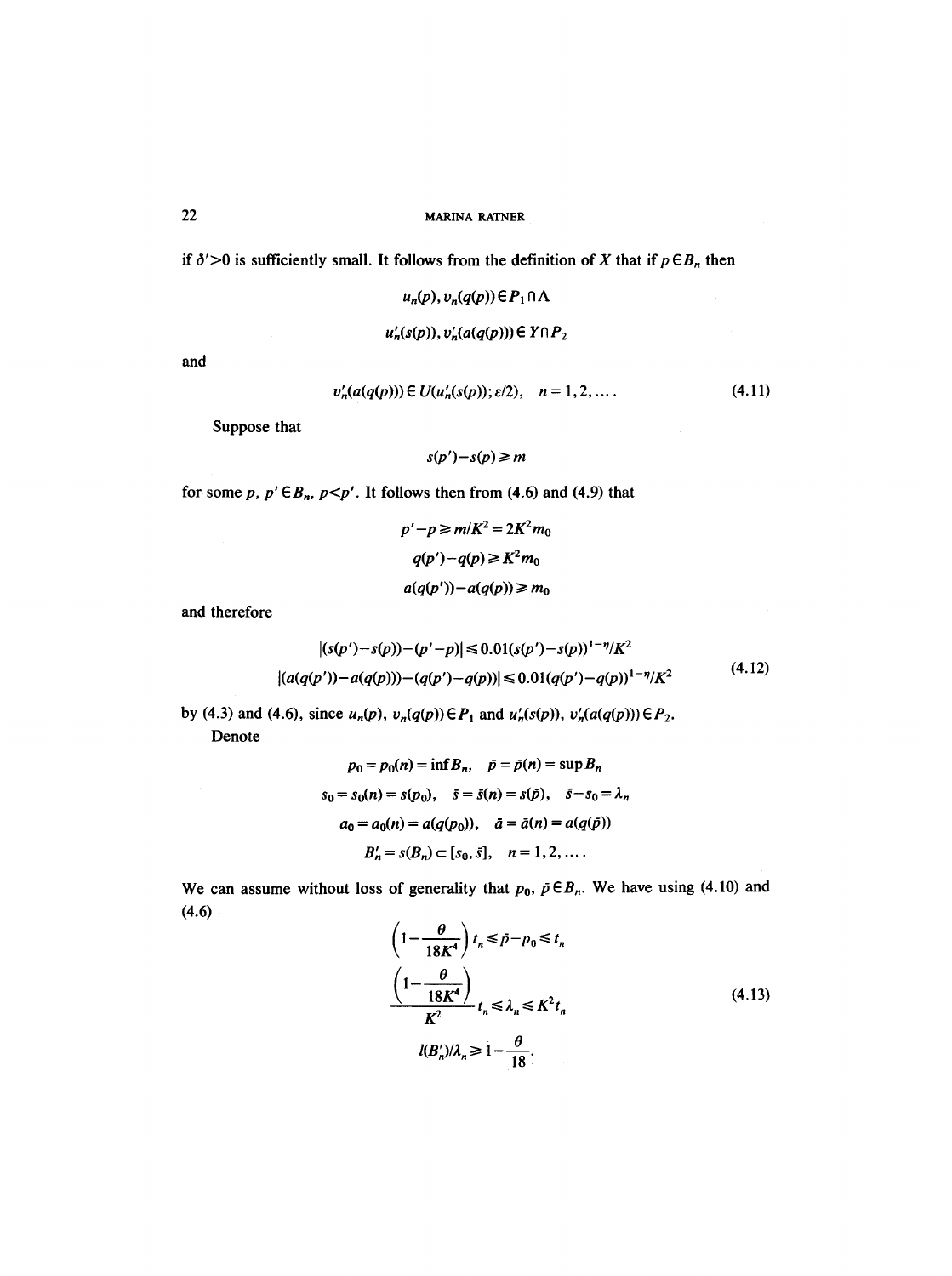Let

$$
A'_n = \{s_0\} \cup (B'_n \cap [s_0 + m, \bar{s}]).
$$

We have

$$
l(A'_n)/\lambda_n \ge 1 - \frac{\theta}{15} \tag{4.14}
$$

if  $n$  is sufficiently large. It follows from  $(4.12)$  that

$$
|(a(q(p))-a_0)-(q(p)-q(p_0))| \leq 0.01(q(p)-q(p_0))^{1-\eta}/K^2
$$

for all p with  $s(p) \in A'_n$ .

Denote

$$
x_n = u_n(p_0), \quad y_n = v_n(q(p_0))
$$
  
\n
$$
x'_n = \psi(x_n) = u'_n(s_0), \quad y'_n = \psi(y_n) = v'_n(a_0)
$$
  
\n
$$
y'_n \in U(x'_n; \varepsilon/2).
$$
\n(4.15)

We have

$$
x_n = g_{c_n}^{(1)} h_{b_n}^{*(1)} y_n
$$

for some  $b_n$ ,  $c_n \in \mathbb{R}$ ,  $n=1,2,...$ . Denote

$$
w_n = g_{c_n}^{(2)} h_{b_n}^{*(2)} y'_n \in W_{\delta/2}(y'_n).
$$

We have

 $w_n \in U(x'_n; \varepsilon)$ 

by (4.15). Let

$$
A_n = \{s - s_0 : s \in A'_n\} \subset [0, \lambda_n].
$$

We have

$$
0, \lambda_n \in A_n, \quad l(A_n)/\lambda_n > 1 - \frac{\theta}{15} \quad \text{and if } s \in A_n \text{ then } h_s^{(2)} x'_n \in Y. \tag{4.16}
$$

Let  $\chi$ :  $[0, 2K^2t_n] \rightarrow \mathbb{R}$  be defined by

$$
H_{\gamma(p)}\,\bar{w}_n\in W_{\delta/2}(H_p\,\bar{y}'_n)
$$

where  $(\bar{w}_n, \bar{y}'_n) \in G \times G$  cover  $(w_n, y'_n)$ . The function  $\chi$  for  $w_n, y'_n$  is analogous to the function  $q$  for  $u_n$ ,  $v_n$ . One can see that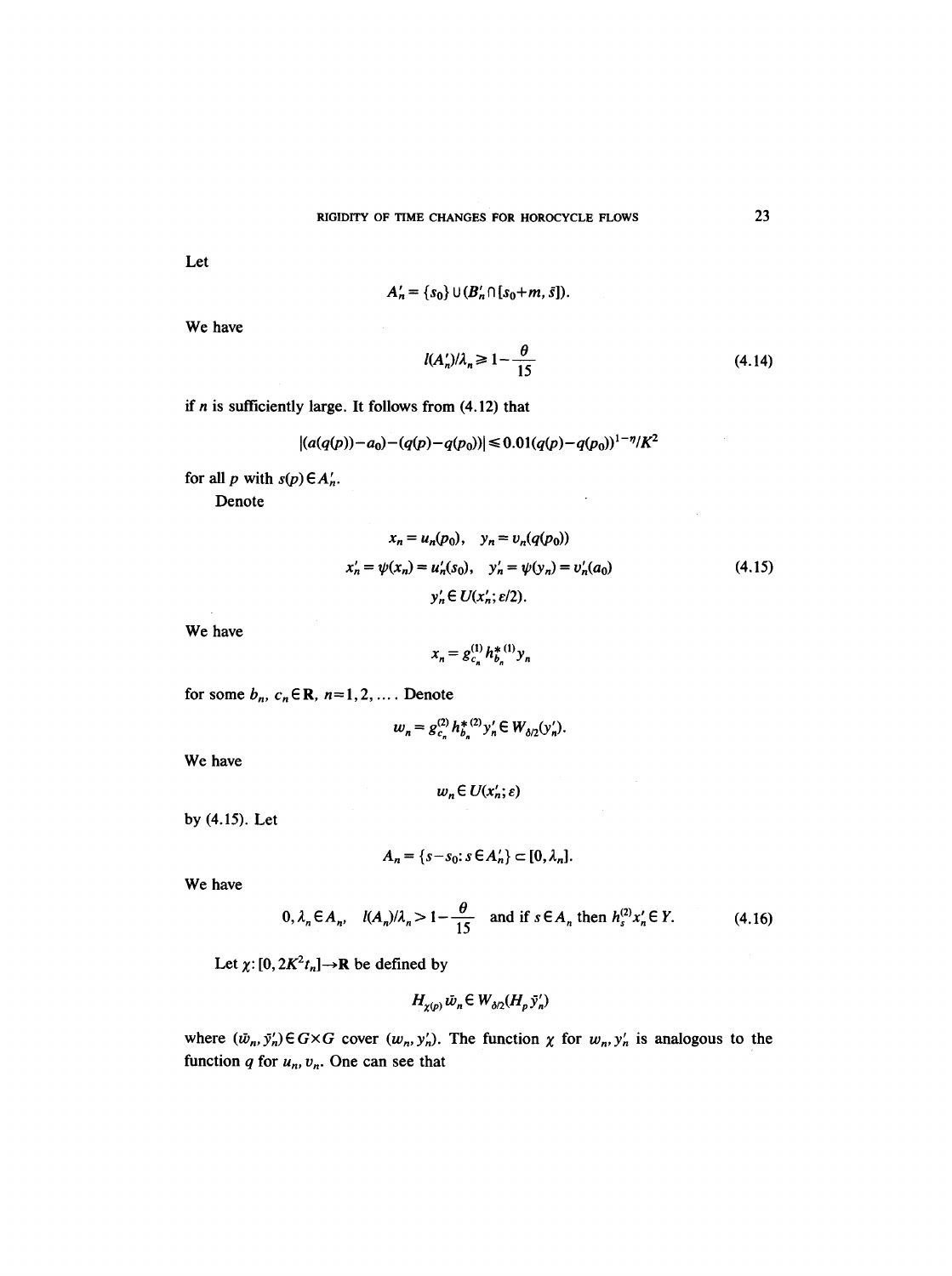$$
\chi(q(p')-q(p))=p'-p
$$

for every *p*,  $p' \ge p_0$ . For  $s = s(p) - s_0 \in A_n$  let

$$
t(s) = \chi(a(q(p)) - a_0).
$$

We have using  $(4.11)$ 

$$
h_{t(s)}^{(2)} w_n \in W_{\delta/2}(h_{a(q(p))}^{(2)} y'_n) \quad \text{and} \quad h_{t(s)}^{(2)} w_n \in U(h_s^{(2)} x'_n; \varepsilon) \tag{4.17}
$$

for all  $s \in A_n$  with  $s = s(p) - s_0$ .

Expressions (4.16) and (4.17) show that the subset  $A_n \subset [0, \lambda_n]$  satisfies conditions (i)-(ii) of Lemma 2.1 with  $x'_n$ ,  $w_n$  instead of u, v respectively. We claim that  $A_n$  satisfies (iii), too. Indeed, let us show that if  $s, s' \in A_n$ ,  $s \leq s'$  and

$$
\max\left\{(t(s')-t(s)),\ (s'-s)\right\}\geq m
$$

then

$$
|(t(s')-t(s))-(s'-s)| \leq (s'-s)^{1-\eta}.
$$
\n(4.18)

So let  $s' = s(p')$ ,  $s = s(p)$ ,  $s < s'$ ,  $s$ ,  $s' \in A_n$  and suppose that

$$
s'-s\geq m.
$$

Denote

$$
a' = a(q(p'))
$$
, 
$$
a = a(q(p))
$$
.

We have using (4.12)

$$
|(s'-s)-(p'-p)| \le 0.01(s'-s)^{1-\eta}/K^2
$$
  
 
$$
|(a'-a)-(q(p')-q(p))| \le 0.01(q(p')-q(p))^{1-\eta}/K^2.
$$
 (4.19)

Also

$$
t(s') - t(s) = \chi(a') - \chi(a)
$$

$$
|(a - a_0) - (q(p) - q(p_0))| \leq 0.01(q(p) - q(p_0))^{1 - \eta}/K^2.
$$

This implies that

$$
\chi(a) = (p - p_0) + f \tag{4.20}
$$

where  $|f| \le 0.02t_n^{1-\eta}/K^2$ . Let

$$
h_{p-p_0}^{(1)} x_n = g_{c(p)}^{(1)} h_{b(p)}^{*(1)} (h_{q(p)-q(p_0)}^{(1)} y_n).
$$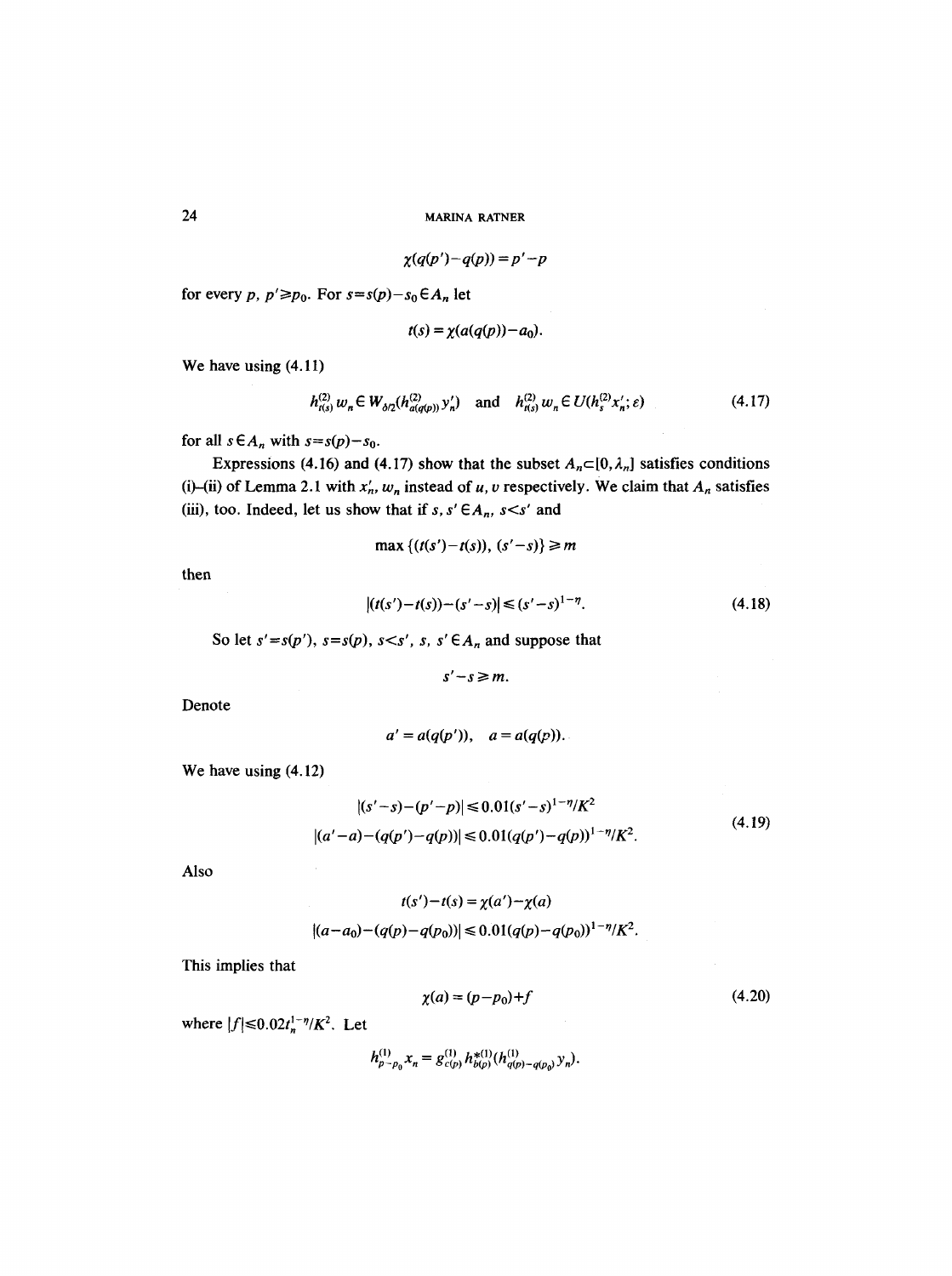It follows from (4.9), (1.3) and (4.20) that

$$
h_{\chi(a)}^{(2)} w_n \in U\bigg(g_{c(p)}^{(2)} h_{b(p)}^{*(2)}(h_a^{(2)} y_n'); \frac{0.02 t_n^{-\eta}}{K^2}; \frac{0.02 t_n^{1-\eta}}{K^2}, 0\bigg).
$$

This implies that

$$
|\left(\chi(a') - \chi(a)\right) - \left(p' - p\right)| \leq 0.08(s' - s)^{1 - \eta}
$$

by (4.19), (1.2) and (4.6). This and (4.19) show that

$$
|\langle \chi(a') - \chi(a) \rangle - (s' - s)| \leq (s' - s)^{1 - \eta}
$$

or

$$
|(t(s')-t(s))-(s'-s)|\leq (s'-s)^{1-\eta}.
$$

Thus we have proved (4.18) assuming that  $s' - s \ge m$ . Similarly, we can prove (4.18) assuming that  $t(s')-t(s) \geq m$ .

Thus  $A_n \subset [0, \lambda_n]$  satisfies all conditions of Lemma 2.1. Using this lemma and (4.14) we conclude that there is  $s_n \in A_n$  with

$$
h_{t(s_n)}^{(2)} w_n \in U\left(h_{s_n}^{(2)} x_n'; \frac{D}{\lambda_n^{2\gamma}}, \frac{D}{\lambda_n^{1+2\gamma}}, \varepsilon\right).
$$
 (4.21)

Let  $s_n = s(p_n) - s_0$ ,  $a_n = a(q(p_n)) - a_0$ . We have via (4.9)

$$
h_{t(s_n)}^{(2)}w_n\in U\left(h_{-\beta_n}^{*(2)}g_{-\alpha}^{(2)}h_{a_n}^{(2)}y_n';\frac{2K^2}{t_n^{\gamma}},\frac{2K^2}{t_n^{1+2\gamma}},0\right)
$$

This implies via (4.21) that if we denote  $s(p_n)=\bar{s}_n$ ,  $a(q(p_n))=\bar{a}_n$  then

$$
h_{a_n}^{(2)} \nu_n' \in U\left(g_\alpha^{(2)} h_{\beta_n}^{* \ (2)} h_{s_n}^{(2)} u_n'; \frac{DK^2}{\lambda_n^{\gamma}}, \frac{DK^2}{\lambda_n^{1+2\gamma}}, \varepsilon\right).
$$
 (4.22)

We have

$$
\bar{v}_n = g^{(2)}_{-r_n} v'_n, \quad \bar{u}_n = g^{(2)}_{-r_n} u'_n, \quad e^{2r_n} = t_n^{1+\gamma}.
$$

This implies that

$$
d(\bar{v}_n, g_\alpha^{(2)} h_\beta^{*(2)} \bar{u}_n) \to 0, \quad n \to \infty
$$

by (4.22), (4.13) and (1.1), since  $0<\bar{a}_n\le 2K^2t_n$  and  $0<\bar{s}_n\le t_n$ . This completes the  $\alpha$  proof.  $Q.E.D.$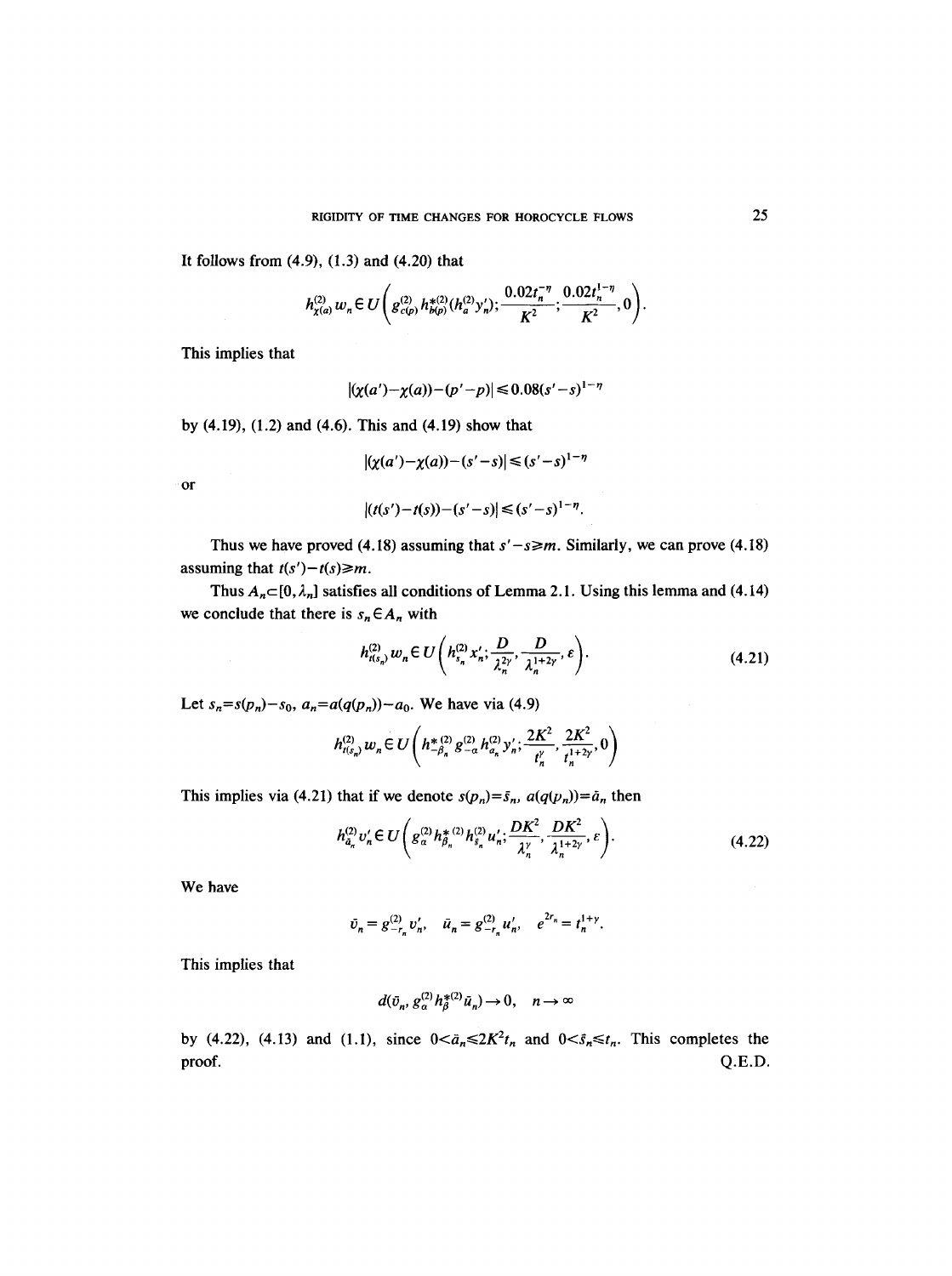LEMMA 4.2. *If*  $u \in V$  and  $v=h_p^{(1)}u$  for some  $p \in \mathbb{R}$  then  $d(\bar{u}_n, h_p^{(2)}\bar{v}_n) \rightarrow 0$  when  $n \rightarrow \infty$ , *where an, O, are as in Lemma 4.1.* 

*Proof.* Let  $p\neq 0$  and let  $u_n$ ,  $v_n$ ,  $u'_n$ ,  $v'_n$  and  $s: \mathbb{R} \rightarrow \mathbb{R}$  be as in the proof of Lemma 4.1. We have

$$
u_n \in V_n
$$
  

$$
v_n = h_{pt_n^{1+\gamma}}^{(1)} u_n
$$
  

$$
v_n' = h_{s(pt_n^{1+\gamma}}^{(2)} u_n'
$$

It follows from (4.7) that

$$
|s(pt_n^{1+\gamma}) - pt_n^{1+\gamma}| \leq |p| t_n^{1+\gamma} n^{-1}
$$

if *n* is so big that  $|p|t_n^{1+\gamma} \geq t_n$ . This implies that

$$
d(\tilde{v}_n, h_p^{(2)}\tilde{u}_n) \leqslant |p| \, n^{-1}
$$

if  $n$  is sufficiently large. This completes the proof.

COROLLARY 4.1. *There are an h*<sup>[1]</sup>-invariant subset  $\Omega \subset M_1$  with  $\mu_1(\Omega) = 1$ and a subsequence  $\{n_k; k=1,2,...\} \subset \{n: n=1,2,...\}$  such that if  $u \in \Omega$  then  $\lim_{k\to\infty} \tilde{u}_{n_k} = \zeta(u) \in M_2$  exists and  $\zeta(h_p^{(1)}u) = h_p^{(2)}\zeta(u)$  for all  $p \in \mathbb{R}$ ,  $u \in \Omega$ .

*Proof.* Let  $M_2 = \bigcup_{n=1}^{\infty} K_n$ , where  $K_n$  are compact and  $\mu_2(M_2 - K_n) < 2^{-n}$ , n=1, 2, .... Denote

$$
K_n = M_2 - K_n
$$
  

$$
F_n = g_{-r_n}^{(1)} \psi^{-1} g_{r_n}^{(2)} \tilde{K}_n, \quad n = 1, 2, \dots.
$$

We have

$$
\sum_{n=1}^{\infty}\mu_1(F_n)<\infty.
$$

Let

 $F = \{u \in M_1: u \text{ belongs to finitely many } F_n\}.$ 

By the Borel-Cantelli lemma

$$
\mu(F) = 1. \tag{4.23}
$$

Q.E.D.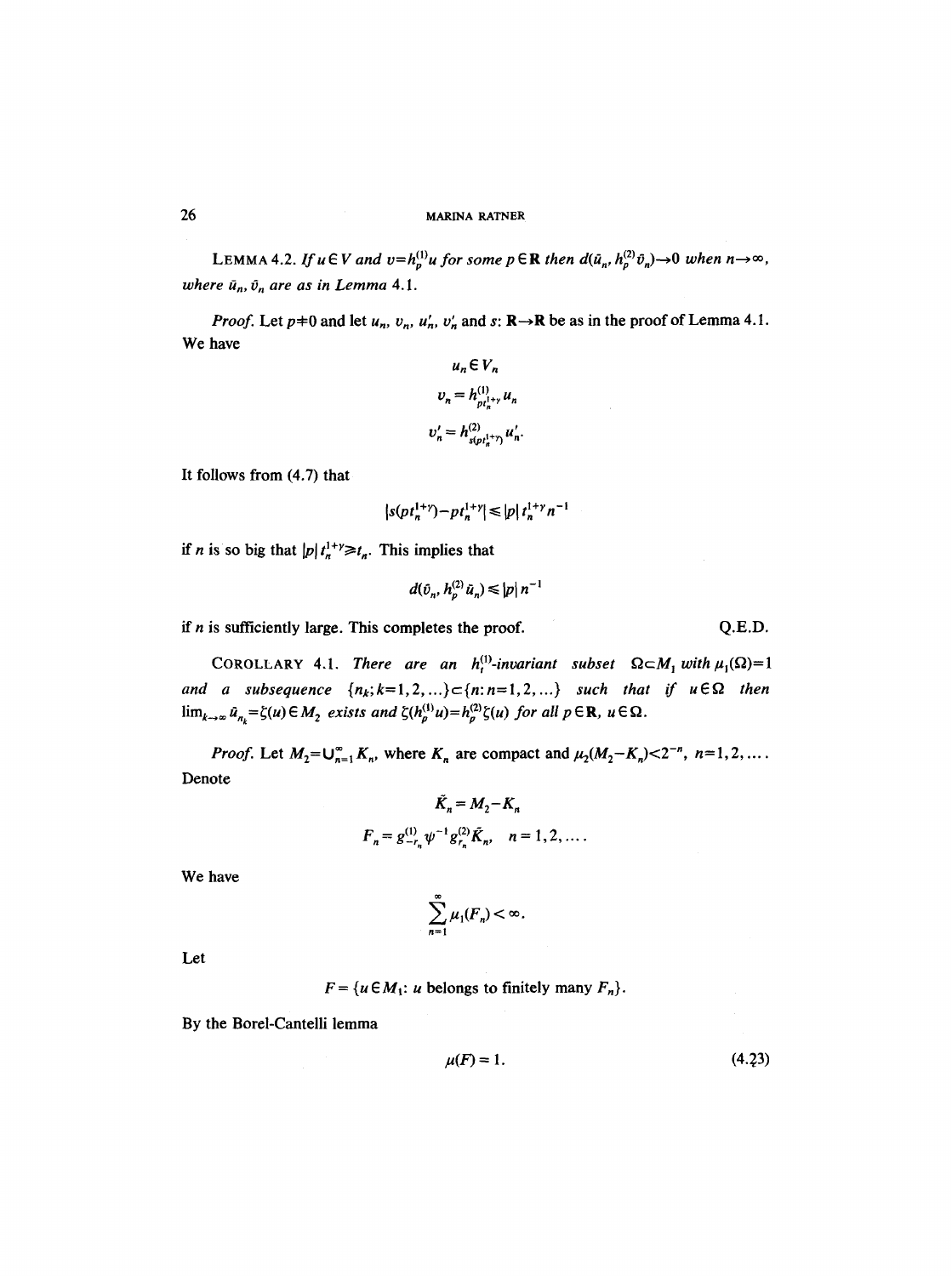If  $u \in F$  then  $\bar{u}_n$  belongs to finitely many  $\tilde{K}_n$ . This implies that there is a subsequence  $n_k(u)$ ,  $k=1,2,...$  such that  $\bar{u}_{n_k(u)}$  converges in  $M_2$ .

Let  $V \subset M_1$ ,  $\mu_1(V) > 0$  be as in Lemmas 4.1 and 4.2. In view of (4.23) we can assume that  $V \subset F$ . Since  $\mu_1(V) > 0$ , there is  $u^0 \in V$  such that

$$
\nu(V\cap W_{\delta'}(u^0))>0
$$

where v denotes the Riemannian volume on the stable leaf  $W(u^0)$ . Since  $u^0 \in F$ , there is a subsequence  $n_k = n_k(u^0)$  such that  $\tilde{u}_{n_k}^0$  converges in  $M_2$ . Let

$$
\Omega = \{h_p^{(1)}w : p \in \mathbb{R}, \ w \in V \cap W_{\delta'}(u^0)\}.
$$

The set  $\Omega$  is  $h_l^{(1)}$ -invariant and  $\mu_1(\Omega) > 0$ . Since  $h_l^{(1)}$  is ergodic,  $\mu_1(\Omega) = 1$ . It follows then from Lemmas 4.1 and 4.2 that  $\lim_{k\to\infty} \bar{u}_n = \zeta(u)$  exists for every  $u \in \Omega$  and  $\zeta(h_p^{(1)}u) = h_p^{(2)}\zeta(u)$  for all  $p \in \mathbb{R}$ ,  $u \in \Omega$ . This completes the proof. Q.E.D.

*Proof of Theorem 1.* Let  $\Omega \subset M_1$ ,  $\mu_1(\Omega) = 1$  and a subsequence  $\{n_k\} \subset \{n\}$  be as in Corollary 4.1. We can assume without loss of generality that  $\Omega=M_1$  and  ${n_k}={n}$ . Thus

$$
\lim_{n\to\infty}\bar{u}_n=\zeta(u)
$$

exists for all  $u \in M_1$  and

$$
\zeta(h_n^{(1)}u)=h_n^{(2)}\zeta(u)
$$

for all  $p \in \mathbb{R}$ ,  $u \in M_1$ . This says that the map

$$
\zeta: (M_1, \mu_1) \to (M_2, \mu_2)
$$

is a measurable conjugacy between  $h_1^{(1)}$  and  $h_2^{(2)}$ . In fact,  $\zeta$  is measure preserving (see [6]). It follows from the rigidity theorem [6] that there are  $C \in G$ ,  $a \in \mathbb{R}$  such that

$$
C\Gamma_1 C^{-1} \subset \Gamma_2 \quad \text{and} \quad \zeta(u) = h_a^{(2)} \psi_C(u) \tag{4.24}
$$

for  $\mu_1$ -a.e.  $u \in M_1$ , where  $\psi_C(\Gamma_1 g) = \Gamma_2 Cg$ ,  $g \in G$ . It follows from Lemma 4.1 that if *u*,  $v \in V$ ,  $v = g_{\alpha}^{(1)} h_{\beta}^{*(1)} u$  for some  $|\alpha|, |\beta| < \delta'$  then

$$
\zeta(v)=g_{\alpha}^{(2)}h_{\beta}^{*(2)}\zeta(u).
$$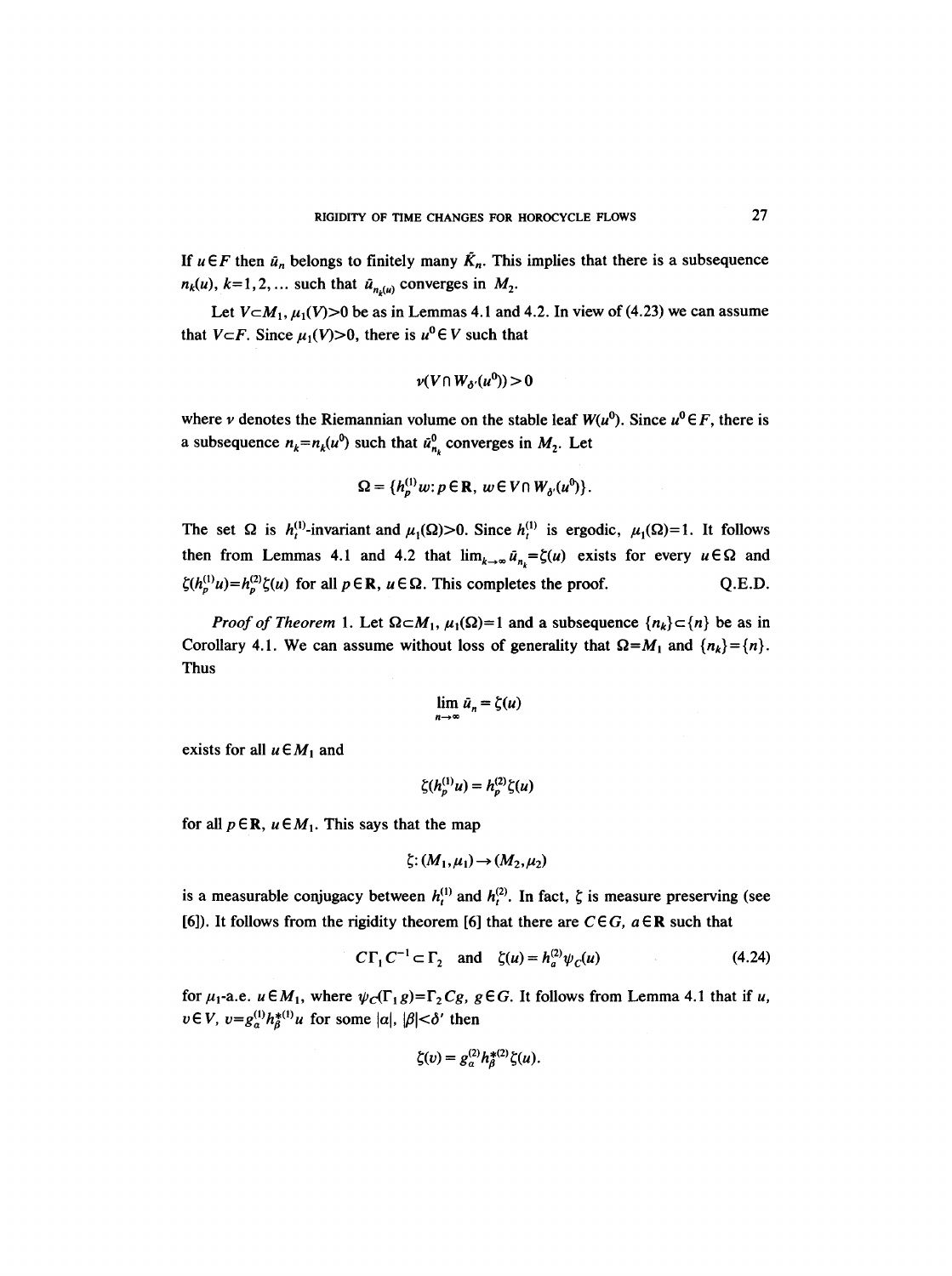This implies that  $a=0$  in (4.24) and therefore

$$
\zeta(u)=\psi_C(u)
$$

for  $\mu_1$ -a.e.  $u \in M_1$ .

Now we have to show that

 $\psi(u) = h_{\sigma(u)}^{(2)} \psi_c(u)$ 

for some  $\sigma(u) \in \mathbb{R}$  and  $\mu_1$ -a.e.  $u \in M_1$ .

Let  $0<\eta$ ,  $\gamma$ ,  $\theta$ ,  $\omega$ ,  $\varepsilon<1$ ,  $m\geq 1$ ,  $Y$ ,  $P_2\subset M_2$  and  $P_1$  be chosen as above.

Let  $S \subset M_1$ ,  $\mu_1(S) > 1 - \omega$  and  $n_0 \geq 1$  be such that if  $u \in S$  and  $n \geq n_0$  then  $d(\bar{u}_n, \zeta(u)) < \varepsilon.$ 

Let  $n \ge n_0$  be fixed. Denote

$$
\bar{X} = g_{-r}^{(1)}(P_1 \cap \psi^{-1}P_2) \cap S \cap \zeta^{-1}(Y).
$$

We have

$$
\mu_1(\bar{X}) > 1 - \frac{\theta}{50}.
$$

Let  $Q \subset M_2$ ,  $\mu_1(Q)=1$  be the generic set of X for  $h_t^{(1)}$ . This means that if  $u \in Q$  then the relative length measure of  $\bar{X}$  on  $[u, h_t^{(1)}u]$  tends to  $\mu_1(\bar{X})$  when  $t\rightarrow\infty$ . Denote  $\bar{Q} = Q \cap \bar{X}, \mu_1(\bar{Q}) > 0.$ 

Let  $u \in \overline{Q}$  and let

$$
A = A(u) = \{s \in \mathbb{R}^+ : h_s^{(1)} u \in \bar{X}\}.
$$

We have

$$
l(A \cap [0,\lambda])/\lambda \to 1 - \frac{\theta}{50} \tag{4.25}
$$

when  $\lambda \rightarrow \infty$ . Denote

$$
v(u)=\bar{u}_n\in M_2.
$$

For  $s \in \mathbb{R}$  define  $t(s)$  by

$$
h_{t(s)}^{(2)}v(u)=v(h_s^{(2)}u).
$$

We have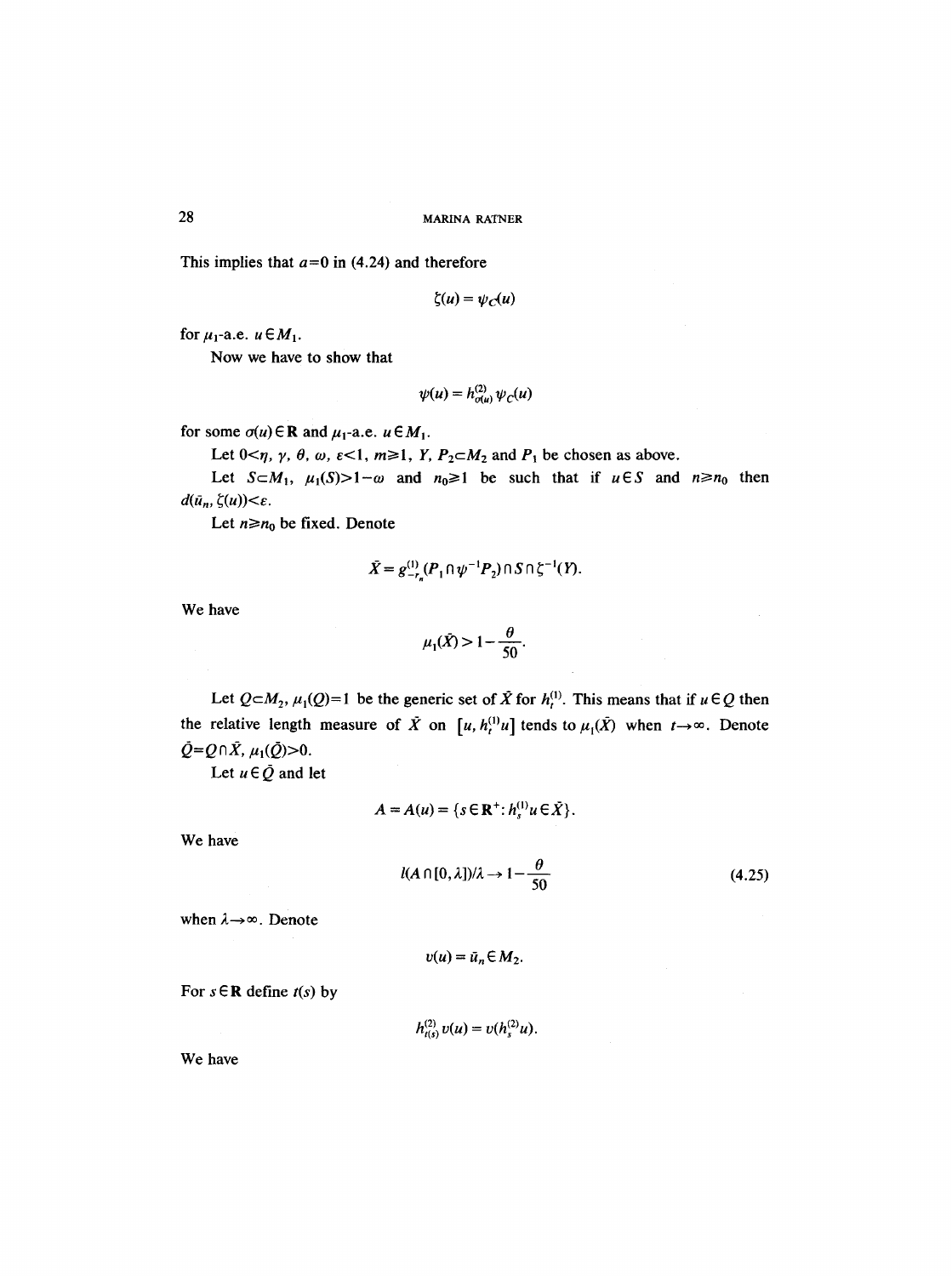$$
h_s^{(2)}\zeta(u) \in Y
$$
  
\n
$$
h_{t(s)}^{(2)}v(u) \in U(h_s^{(2)}\zeta(u); \varepsilon)
$$
\n(4.26)

for all  $s \in A$ . Also  $0 \in A$ . This and (4.26) show that A satisfies conditions (i)-(ii) of Lemma 2.1 with  $\zeta(u)$  and  $v(u)$  instead of u and v respectively.

Let us show that A satisfies (iii), too. Indeed, let  $s, s' \in A$ ,  $s < s'$  and let

$$
\max\left\{s'-s,\,t(s')-t(s)\right\}\geq m.
$$

Suppose for definiteness that

$$
s'-s\geq m
$$

and show that

$$
|(t(s')-t(s))-(s'-s)| \leq (s'-s)^{1-\eta}.
$$
\n(4.27)

Let

$$
u_n(s) = g_{r_n}^{(1)}(h_s^{(1)}u)
$$

and let  $z: \mathbb{R} \rightarrow \mathbb{R}$  be defined by

 $z(p) = z(u_n(s), p)$ 

where  $z(u, p)$  is defined in (4.5). We have

$$
u_n(s) \in P_1, \quad \psi(u_n(s)) \in P_2
$$
  

$$
u_n(s') = h_{t_n^{(1+\gamma}(s'-s)}^{(1)} u_n(s)
$$
  

$$
\psi(u_n(s')) = h_{z(t_n^{(1+\gamma}(s'-s))}^{(2)} \psi(u_n(s))
$$
  

$$
t(s') - t(s) = t_n^{-(1+\gamma)} z(t_n^{1+\gamma}(s'-s)).
$$

It follows from (4.3) that

$$
|z(t_n^{1+\gamma}(s'-s)) - t_n^{1+\gamma}(s'-s)| \leq [t_n^{1+\gamma}(s'-s)]^{1-\eta}
$$

and therefore

$$
|(t(s')-t(s))-(s'-s)|\leq (s'-s)^{1-\eta}.
$$

This proves (4.27) when  $s' - s \ge m$ . Similarly, we prove (4.27) when  $t(s') - t(s) \ge m$ .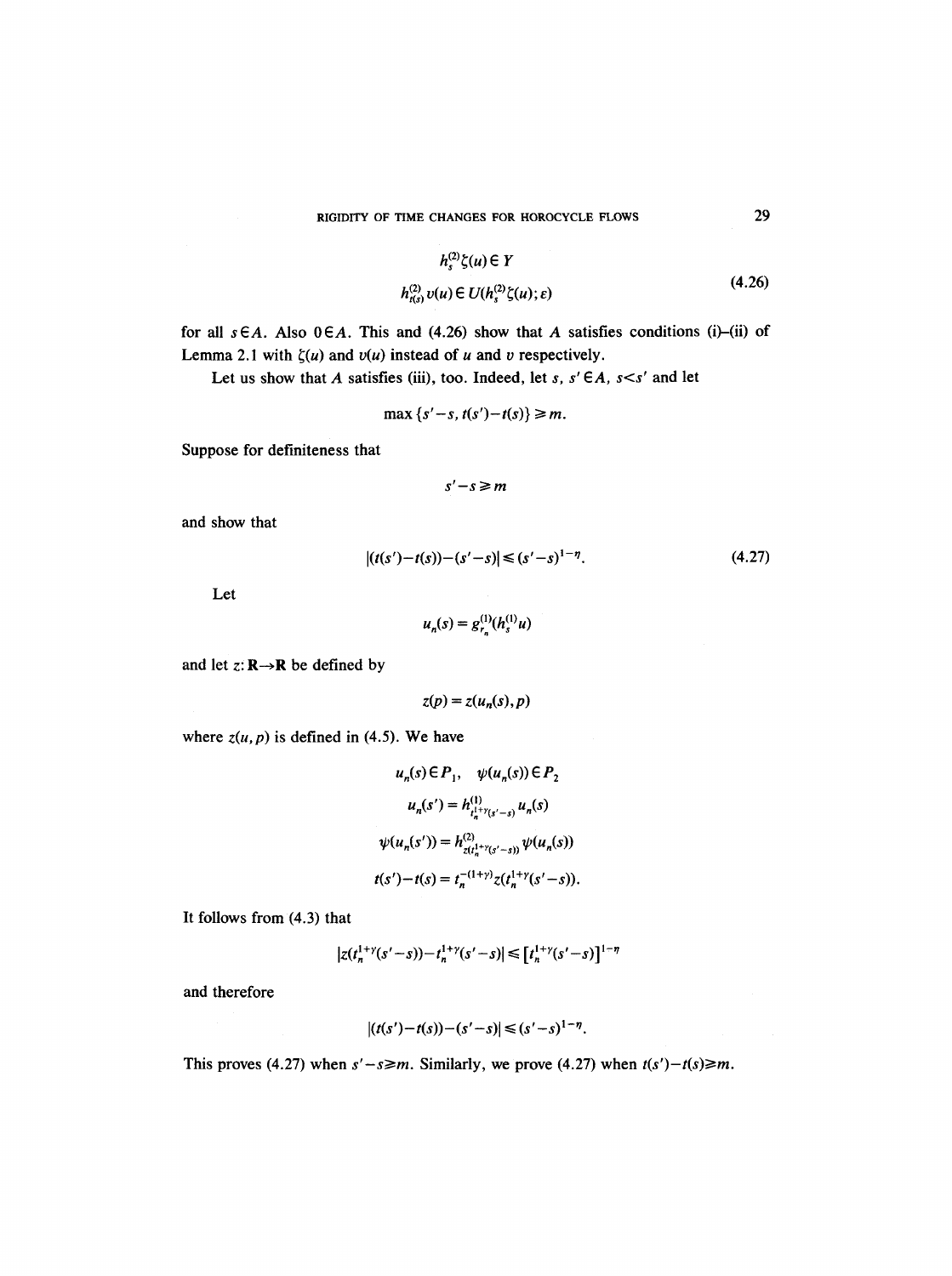Thus  $A=A(u)$ ,  $u \in \overline{Q}$  satisfies all conditions of Lemma 2.1. Using this lemma and (4.25) we conclude that

 $v(u) = \bar{u}_n$  lies on the  $h_t^{(1)}$ -orbit of  $\zeta(u)$  for every  $u \in \bar{Q}$ .

We have

$$
\zeta(g_r^{(1)}u) = g_r^{(2)}\zeta(u)
$$

for  $\mu_1$ -a.e.  $u \in M_1$ . This implies that if we denote

$$
Q_n = g_{r_n}^{(1)} \tilde{Q}, \quad \mu_1(Q_n) > 0
$$

then

$$
\psi(u)=h_{\sigma(u)}^{(2)}\,\zeta(u)
$$

for some  $\sigma(u) \in \mathbb{R}$  and all  $u \in Q_n$ . The set

$$
\tilde{\Omega} = \{u \in M_1 : \psi(u) = h_{\sigma(u)}^{(2)} \zeta(u) \text{ for some } \sigma(u) \in \mathbb{R}\}
$$

is  $h_t^{(1)}$ -invariant and contains  $Q_n$ . This implies that

$$
\mu_1(\bar{\Omega})=1
$$

since  $h_t^{(1)}$  is ergodic and  $\mu_1(Q_n) > 0$ . This completes the proof. Q.E.D.

*Proof of Theorem 2.* We can assume without loss of generality that  $p=1$  in the theorem. So let  $\tau_i \in K(M_i)$  and  $h_1^{\tau_i}$  be ergodic,  $i=1,2$ . Let  $\psi: (M_1,\mu_{\tau_i}) \to (M_2,\mu_{\tau_i})$  be m.p. and

$$
\psi h_1^{\tau_1}(x) = h_1^{\tau_2} \psi(x)
$$

for  $\mu_{\tau_1}$ -a.e.  $x \in M_1$ .

Let  $0 < \eta$ ,  $\gamma$ ,  $\theta$ ,  $\omega$ ,  $\varepsilon < 1$ ,  $m > 1$ ,  $Y$ ,  $P_2 \subset M_2$  and  $P_1 \subset M_1$  be as above.

Since  $\psi$  is measurable, there is  $\Lambda \subset M_1$ ,  $\mu_1(\Lambda) > 1 - \omega$  such that  $\psi$  is uniformly continuous on  $\Lambda$ . Let  $\delta > 0$  be such that if *u*,  $v \in \Lambda$ ,  $d(u, v) < \delta$  then  $d(\psi(u), \psi(v)) < \varepsilon$ . Let

$$
Z = \Lambda \cap P_1 \cap \psi^{-1}(P_2 \cap Y), \mu_1(Z) > 1 - \frac{\theta}{50K^2}
$$

and let Q be the generic set of Z for  $h_1^{r_1}$ ,  $\mu_1(Q)=1$ . Let  $\overline{Q}=Q\cap Z$ ,  $\mu_1(\overline{Q})>0$ . We claim that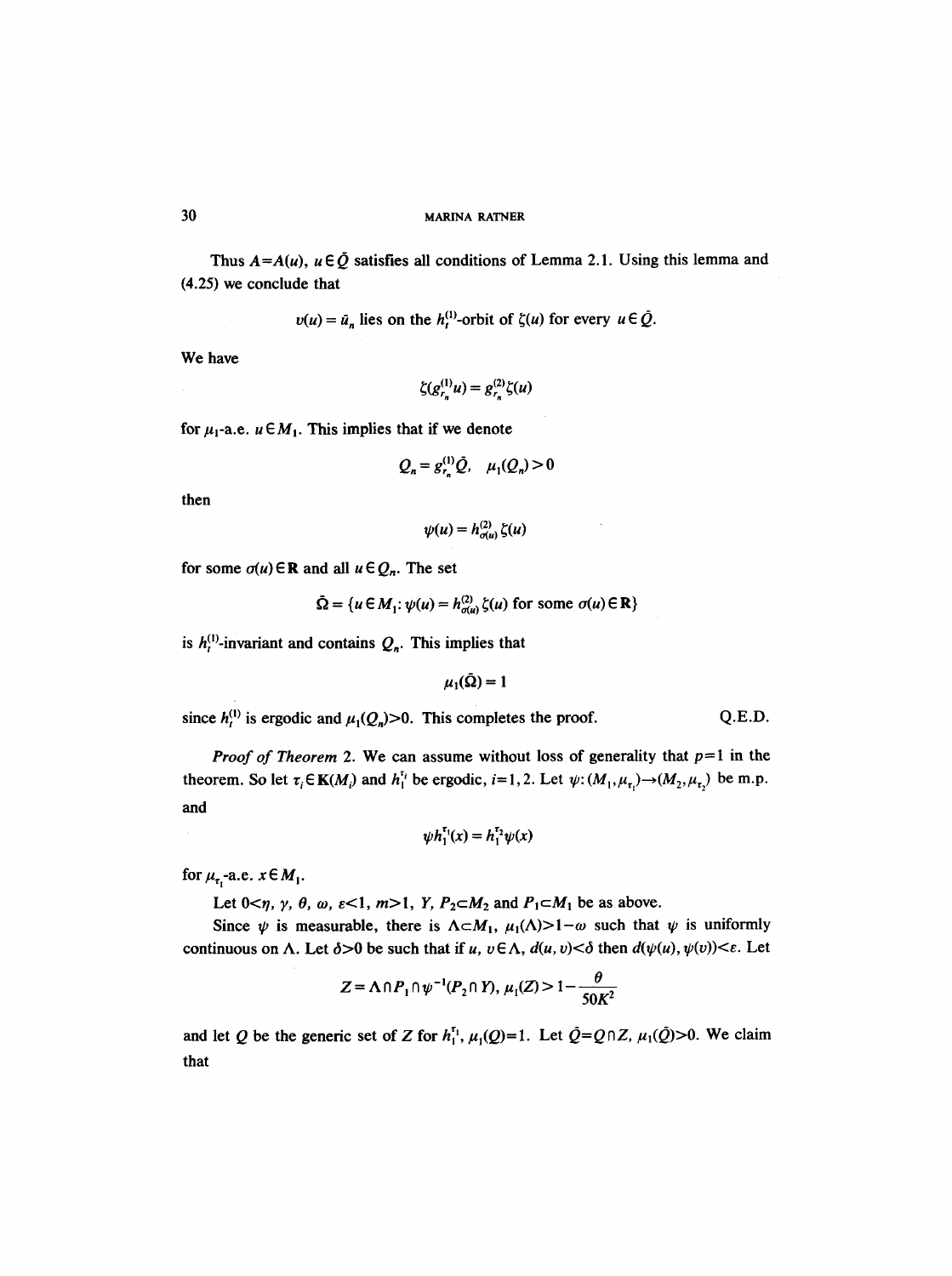RIGIDITY OF TIME CHANGES FOR HOROCYCLE FLOWS

if *u*, 
$$
v \in \bar{Q}
$$
 and  $v = h_p^{(1)}u$  for some  $|p| < \delta$   
then  $\psi(v) = h_q^{(2)} \psi(u)$  for some  $|q| < \varepsilon$ . (4.28)

Indeed, let  $\xi(p)$ ,  $r(p)$ ,  $p \in \mathbb{R}$  be defined by

$$
\int_0^{\xi(\rho)} \tau_2(h_s^{(2)} \psi(u)) ds = p = \int_0^{r(\rho)} \tau_2(h_s^{(2)} \psi(v)) ds
$$

and let

$$
B = \{ n \in \mathbb{Z}^+ : h_n^{\tau_1} u, h_n^{\tau_2} v \in Z \}
$$
  

$$
A = \{ \xi(n+p) : n \in B, 0 \le p \le 1 \}.
$$

We have

$$
l(A \cap [0,\lambda])/\lambda > 1 - \frac{\theta}{50}
$$
\n
$$
(4.29)
$$

for all  $\lambda \geq \lambda_0$ . Also

$$
h_{\varepsilon(n)}^{(2)} \psi(u) \in Y \tag{4.30}
$$

for all  $\xi(n) \in A$  with  $n \in B$ . For  $\xi = \xi(n+p) \in A$  define

$$
t(\xi)=r(n+p).
$$

*If*  $\xi = \xi(n)$  for some  $n \in B$  then

$$
h_{t(k)}^{(2)} \psi(v) \in U(h_k^{(2)} \psi(u); \varepsilon). \tag{4.31}
$$

As in the proof of Theorem 1 we show that if  $\xi = \xi(n) < \xi' = \xi(n')$ , n,  $n' \in B$  then

$$
|(t(\xi') - t(\xi)) - (\xi' - \xi)| \le (\xi' - \xi)^{1 - \eta}
$$
\n(4.32)

whenever

 $\max \{(t(\xi')-t(\xi)), (\xi'-\xi)\}\geq m.$ 

Arguing as in the proof of Lemma 2.1 we show that (4.29), (4.30), (4.31) and (4.32) imply that

$$
\psi(v) = h_a^{(2)} \psi(u)
$$

for some  $|q| < \varepsilon$ .